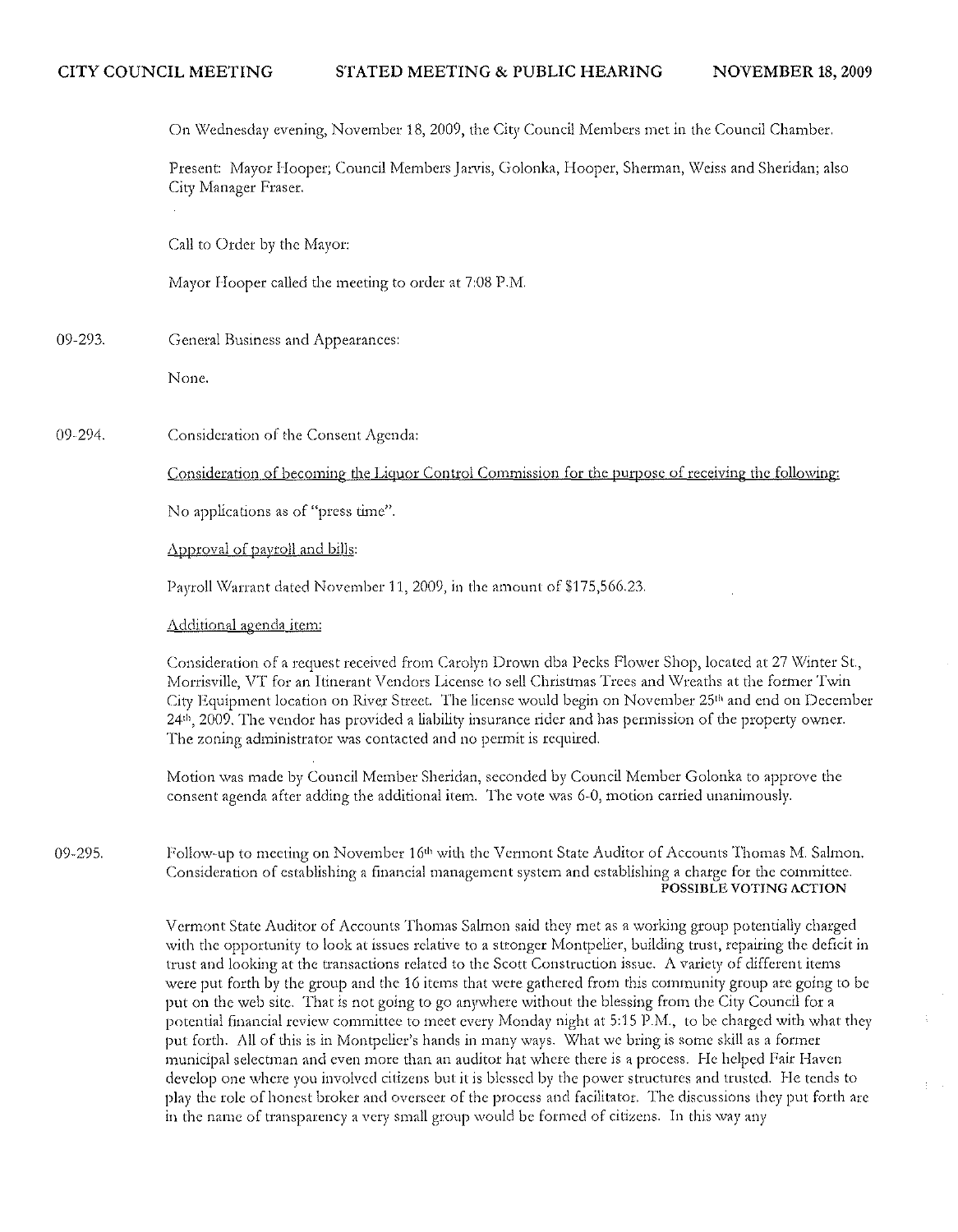communication between committee members could be capture and logged and available to be turned over to the city at the end of this potential project. The potential project is as follows:

*The Montpelier City Council charges the Financial Review Committee to form, observed and facilitated by the State Auditor acting as an ex-officio non-voting member to carry ollt a*  review of relevant financial transactions, controls and policies and to hire a CPA firm for a *fee not to exceed \$6,500 fostering a public report by January* 11, *2010.* 

Someone was concerned about the price, and \$6,500 is the top end. In Fair Haven the price was around \$2,500. It grew to \$3,000 because they had additional work done.

It was evident from the meeting that the needs of the city, at least from this community group, beginning with a stronger Montpelier and the underlying theme is to provide something to the citizens in Montpelier's City Report. If you can effectively bring to your citizens not only a process that is transparent on television and giving sustained attention to improving and strengthening Montpelier. As Nick Marro said restoring trust is the underlying theme, The plan is to provide a review of what happened with the Scott transaction and a review of what changed or improved since, and that will be documented and communicated in a report. The additional hope is to look at other processes, look at the audit and look at other things that will improve, strengthen and establish a strong municipal financial management system that will live on past all of lts. There were discussions about how comprehensive a project would be, If this project is successful the culture of Montpelier, and the culture of any municipal government across the state, \viU get to a point where regular review of systems is common place, whether it is through an audit committee, through a mechanism of committees or through appointments by City Council. He doesn't want to presuppose that any of that isn't in place since this happened or even since your last audit.

He said he wanted to ask the citizens who were at the Monday meeting if it was productive for them. If you have a process are people willing to be committed to good government, to the city, if they are very civil because this is not about accusations, if you are fair straight up without an axe to grind, and he is fair, then they will be fine. He just wants to assure the City Council and also the citizens that this is a process they will see on television of people really committed to the best interests of the city, and he thinks it can be eminently be successful and documented.

State Auditor Salmon went on to talk about the make up of the committee. He imagines 3,4 or 5 members of the community and then one or two Councilors, himself and as advisors Joe Juhasz his Deputy and also Bill Hall from the Vermont League of Cities & Towns is also available for support. In terms of picking the committee members he determined that Jack Lindley, Andrew Brewer and Nick Marro would serve on the citizens committee. He has requested tbat the City Council appoint those citizens for him to work with. He knows there was a concern from Tom Golonka about allowing additional time for members who were on vacation last week, so there is room to add additional people. They are looking for people who can commit to every Monday night between now and January 11<sup>th</sup>. The value of this is that it is before the budget season begins. The value is a product you can insert into the City Report so the citizens can see documentation. He went on to say that generally in December there are a lot of CPA firm that have time that is open and could be available to work with the committee.

Mayor Hooper said the Council's task is to accept the charge, modify it and then appoint the committee to go forth and do the things under Tom's tutelage. She asked members of the audience if they had anything they would like to add.

Gaty Schy said he as a citizen who has been heavily involved in this was not included in the process of who would be on the committee. He would like to make a public request now and request the City Council to add him to the committee. If he wasn't formally included it wasn't by his choice.

Statc Auditor Salmon said he would add that since Gary brought that up that he didn't come into this without expecting that it won't be perfect. He looked at Gary as having experience in accounting and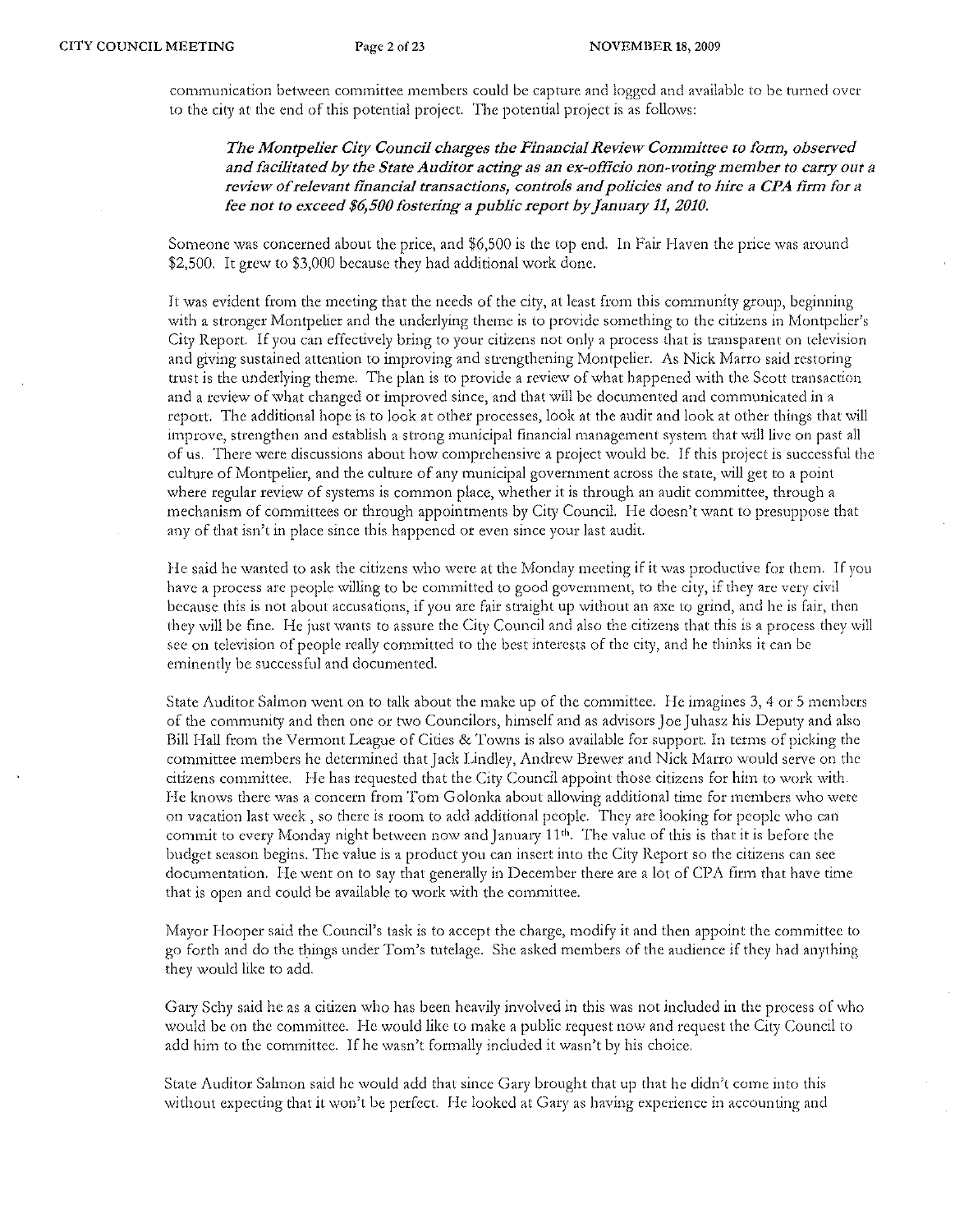auditing as a strength. He did discuss with him before the meeting that this committee would be very focused on a small scope, which means if he has any other investigations, public record requests or other information he is trying to gain from the city it is very appropriate that he do that separate from this committee and then add his input not as a member but still be part of the fabric of the success of the project.

Gary Schy said they did speak about the timeframe. He thinks the timeframe should be noted as a target date only. It is quite possible that after these auditors come in and do their review it could raise more questions not answered. They could advise us to have a more extensive look. He thinks it is a really good thing to make it expedient and try for the 11<sup>th</sup> of January, but a quality good job is something that should be at the forefront. As long as we are going through this process, let's really go through it. There shouldn't be an artificial date set on whcn it is completed, When the committee feels it is exhausted and when the City Council feels it is at that point, that is when it should be over, that there should be some feeling that we have achieved what we wanted to achieve,

Mayor Hooper said it strikes her that a significant part of what is going to be done by the small group of people is to hire an auditor and you need to tell the auditor you need to have the report by a date certain.

Mr. Schy said they could be in and out of here in a week.

State Auditor Salmon said this is going to be a long term commitment to strengthening the financial management of the city of Montpelier so the key is to make the scope realistic for the timeframc.

Council Member Weiss said the way the charge to the Council is worded January 11, 2010 is not a drop dead date. It is nothing more than a date by which a report will be submitted.

State Auditor Salmon said they want that report on or before that date.

Council Member Golonka said in Mr. Salmon's charge he talks about relevant financial transactions. Is that strictly about the Scott Construction issue or are they going to be looking at other areas? Should it be in the charge restricted to Scott or do they want it broadcr based to cover examples of financial controls?

State Auditor Salmon replied it is the Scott transaction at this point and if there were some other transactions that came to the committee or were included it could be incorporated. He didn)t know at the time of this charge if the draft objectives they started with would be modified to say the Smith~Johnson Special Project needs to be looked at. That could be clarified to say the Scott transaction. Most likely the scope of this is not going to go outside of financial transactions. He asked the committee if they should leave it with some flexibility,

Mr. Lindley said he thinks they are going to want to be a bit careful because this is a construction project and they may want to look at all of the construction projects. Concurrently, there are other construction projects. How were they handled internally within the system as it exists? He thinks the accounting firm can discover that. Will the next construction projects be handled differently? That may be one of the recommendations. It is looking at the systems and how they are changing,

Council Member Golonka said the question he has is more in terms of specific projects that may occur at the same time. Were they handled singularly? Were they handled together?

Mr. Lindley said they don't want to just use the word Scott. It is the projects that have come up over that period of time. The issue is, have significant changes been proposed and made, and can the citizens feel comfortable that this type of situation won't occur again?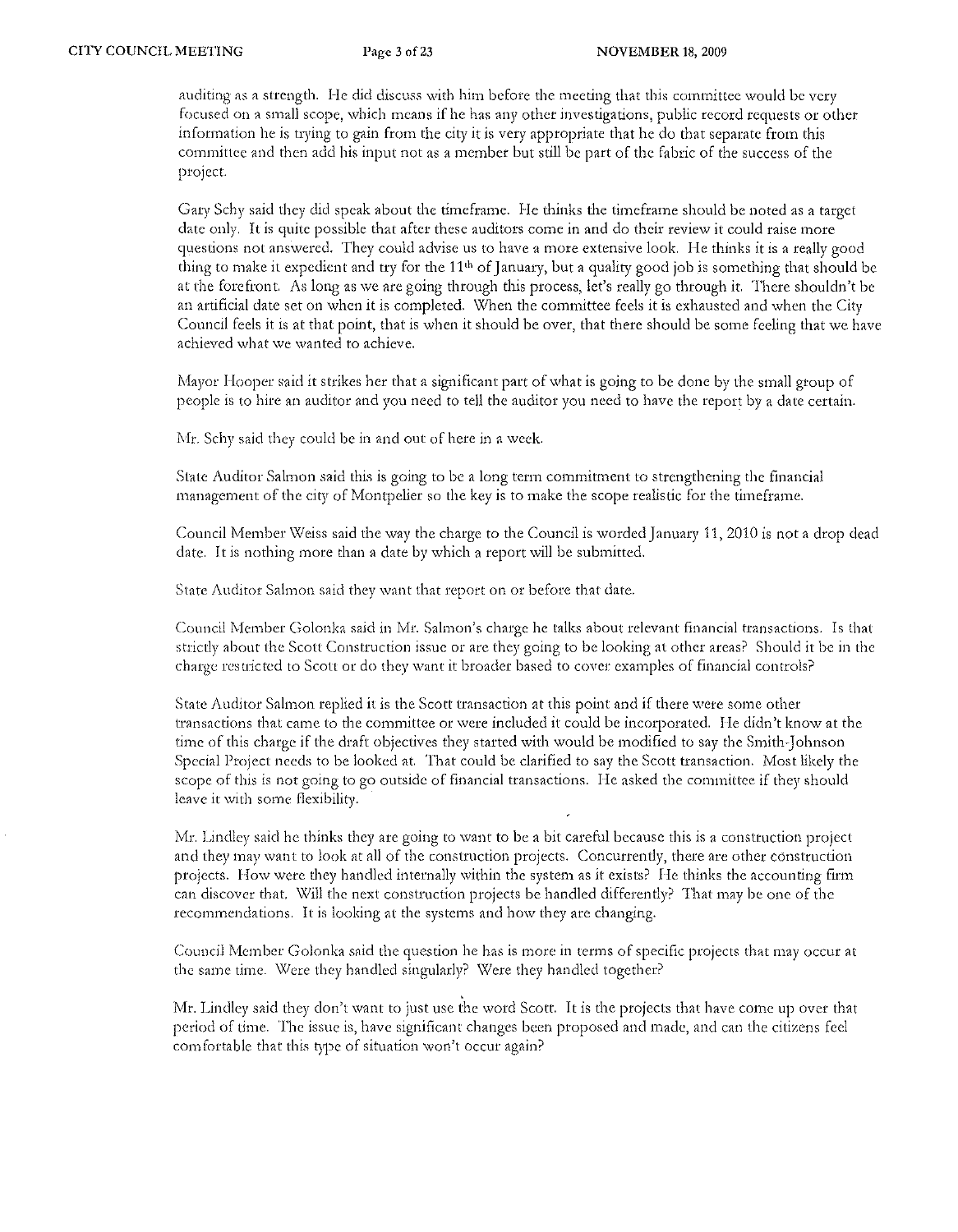State Auditor Salmon said the charge has more latitude. It says \$6,500 and that may be a numbet that is flexible. The real key is the draft objectives and one of them is the review of the Scott construction payment. How did it happen? How could it have been prevented? How could it have been discovered sooner? Have appropriate changes been made as a result of this incident? When the accounting firm produces a scope of services based on agreement with the committee that this is what is going to be looked at, by then if it changes materially from this the Council will have seen it so they will be in the loop. The charge for now is built to communicate to the citizens that this is transaction based driven. Controls are relevant to this process and policies. One of the meetings might be on the intetnal control check list and they may have a communication with the public about what is evidence of good internal controls. They are trying to make this an educational process so that every step is explainable and clear.

Council Membet Sheridan said he thinks they are leaving you with three people in the ranks ptetty thin. Things happen. Somebody gets sick and misses a couple of meetings. All of a sudden there is only one person coming because there are only three members. There are only two residents on the committee. He thinks he should start with five because things happen. Committees tend to thin themselves out naturally because of unpetceived events that come up in peoples' lives.

State Auditor Salmon said he is cognizant of that. He is leaving himself open today with three, but he sees adding four or five based on the interest of the Council in terms of that. On the other hand he doesn't have any fear that we don't have enough willing participants. There will be people here who can move the process, and the committee process is just to have a formal ptocess. There are people he has a responsibility to track and report.

Fran Miller said this is the base committee but others can fill in their absence. These three may not be the set people if they aren't here and one from the audience can fill in for anyone of them, but this group will make the decisions.

State Auditor Salmon said they do want to leave the station with some clarity. The way he runs this is with a group buy-in. If there is a vote or something that requires contact with the city obviously you want that to be a committee person. This charge is going to be over before they know it if they get started.

Council Member Weiss said at the appropriate time he would like to have the motions in two parts. One would be to approve the appointment of the Financial Review Committee and its charge. The second motion would be related to appointments.

Council Member Golonka moved the charge as well as the recommendations of Tom Salmon. The motion was seconded by Council Member Sherman. The vote was 6-0, motion carried unanimously.

Motion was made by Council Member Weiss seconded by Council Member Jarvis that Vermont State Auditor Salmon is authorized to appoint 3 to 5 citizens. The vote was 6-0, motion carried unanimously.

Mayor Hooper told State Auditor Salmon in the documents he provided the Council he has suggested that one or two folks from the City Council be the liaisons to the group but they would not be required to attend. Council Members Golonka and Jarvis were nominated to act as liaisons. Council Member Sherman would be an alternate.

Mayor Hooper said the committee will meet in City Hall in the Council Chambers on Monday evenings at 5:15 P.M. Everybody from the public is invited to attend.

09-296. Consideration of a request from Jeff Jacobs for an adjustment of his utility bill for 5 State Street.

The four previous quarters had water usages of 12,000,18,000,18,000 and 29,000 gallons.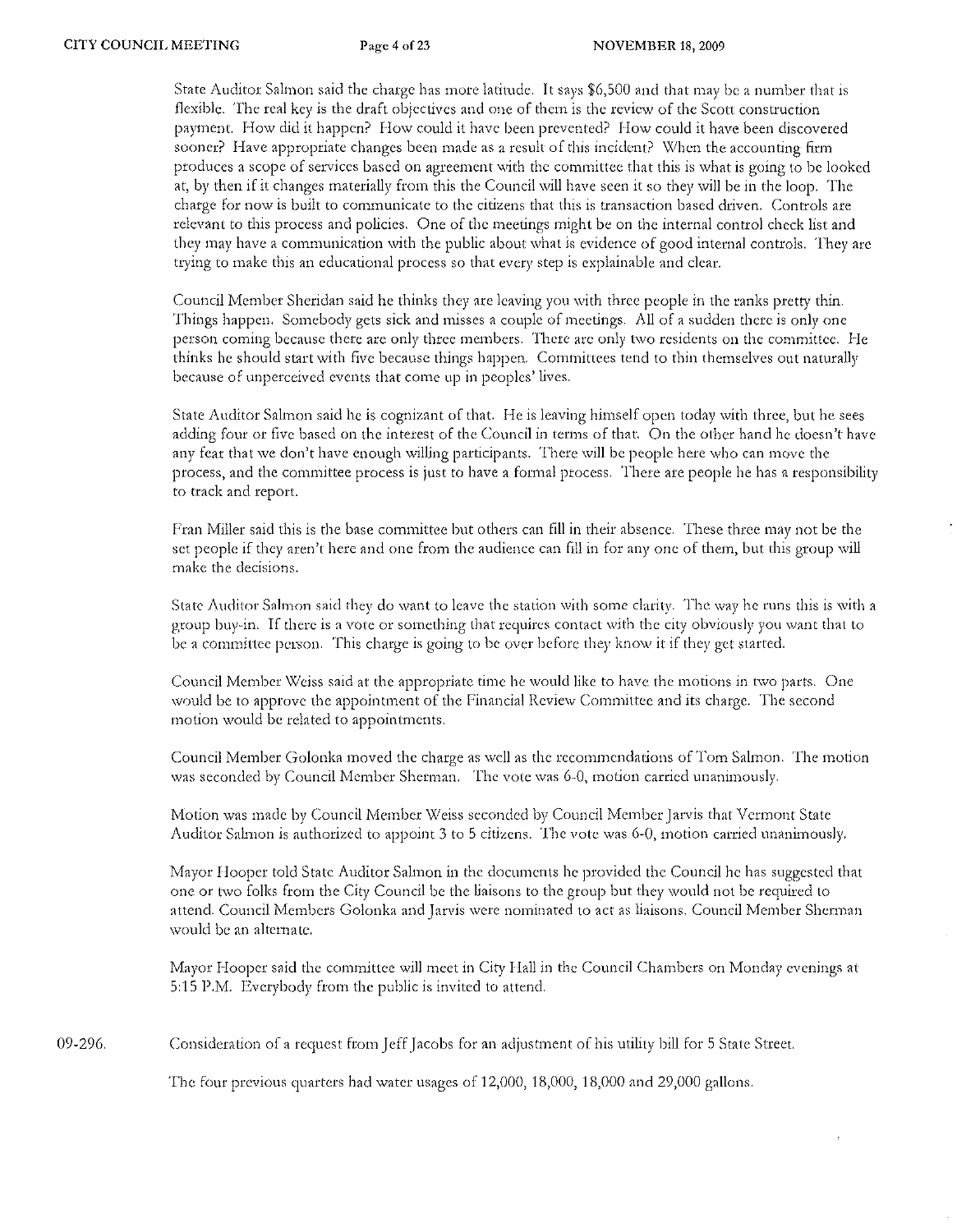In December 2003, the City gave this building the "one-time" adjustment pursuant to the Montpelier City Council Water/Sewer Rate Resolution, as amended by the Montpelier City Council on Januaty 13,1999. That Resolution allows the City to make a one-time adjustment for plumbing problems so that the bill resulting from that one-time adjustment is not more than 2.5 times their average usage.

In a memo from Delinquent Tax Collector Beverlee Hill, dated November  $3<sup>rd</sup>$ , she explains that it was requested that the City send the utility bill for this property directly to the tenant in Mantech, Virginia. Mr. Jacobs also requested that the City notify him if the bill is not paid by December 18th, and he would attempt to collect "for us",

On November 6th , Bev Hill received a message from the property manager, Jessie Jacobs, requesting that the Council discuss this matter.

Staff expects that if this overdue amount is not collected by the Council Meeting, that the Council will be requested to offer the "one-time credit" per the 1999 Water/Sewer Resolution.

Recommendation: Heat reguest; possible direction to staff.

Assistant City Manager Hill said the Council is being requested to table Jeff Jacobs request for an adjustment to his utility bill until December 9th.

Motion was made by Council Member Sheridan, seconded by Council Member Golonka to table this agenda item until December 9, 2009. The vote was 6-0, motion carried unanimously.

09-297. Consideration and review of the City's Rental Policy for the Montpelier City Hall Arts Center (auditorium arca).

> Recent applications for the rental of this space, and requests for waiver of the rental fee, have suggested a possible revision of the policy. The Mayor requested this item be placed on the agenda.

> The Pollcy / Agreement that staff has on file was drafted with Lost Nation Theater's assistance; their staff handles the rental of this space.

Staff has also copied, for Council review, the City's Code of Ordinances, Article VIII, USE OF CITY HALL, which addresses the use of all meeting spaces within the building.

Recommendation: Review and discuss the City's pollcy; possible direction to staff.

Mayor Hooper said there have been questions about the policies which have come up as we have considered some requests for waivers recently and the Council wanted to revisit this. Council Member \"x!eiss said we should ask Lost Nation to come talk to us about their rental policy. Kathleen Keenan and Donna Bate are with us. The Council received in their packets the rental policy for the Montpelier City I-Iall Arts Center and Article VIII, Use of City Hall, which is in the Code of Ordinances. The ordinance needs updating.

Kathleen Keenan said the rental policy was developed 20 years ago and she doesn't believe the base rental charges have changed since that time. It was developed by the City Hall Auditorium Committee and Lost Nation Theatre inherited that rental policy when they inherited managing the space. Lost Nation has been managing the space 10 or 15 years. What that entails is fielding phone calls and e-mail inquiries and people dropping by inquiring about using the space and assisting them with what kind of set up they would like because the auditorium is a multi purpose space and all of its components arc modular. Depending on what any given event would be like to be they help people determine what they need and they also provide the staffing that might be required for any particular event, and that is where the technical support fees come in.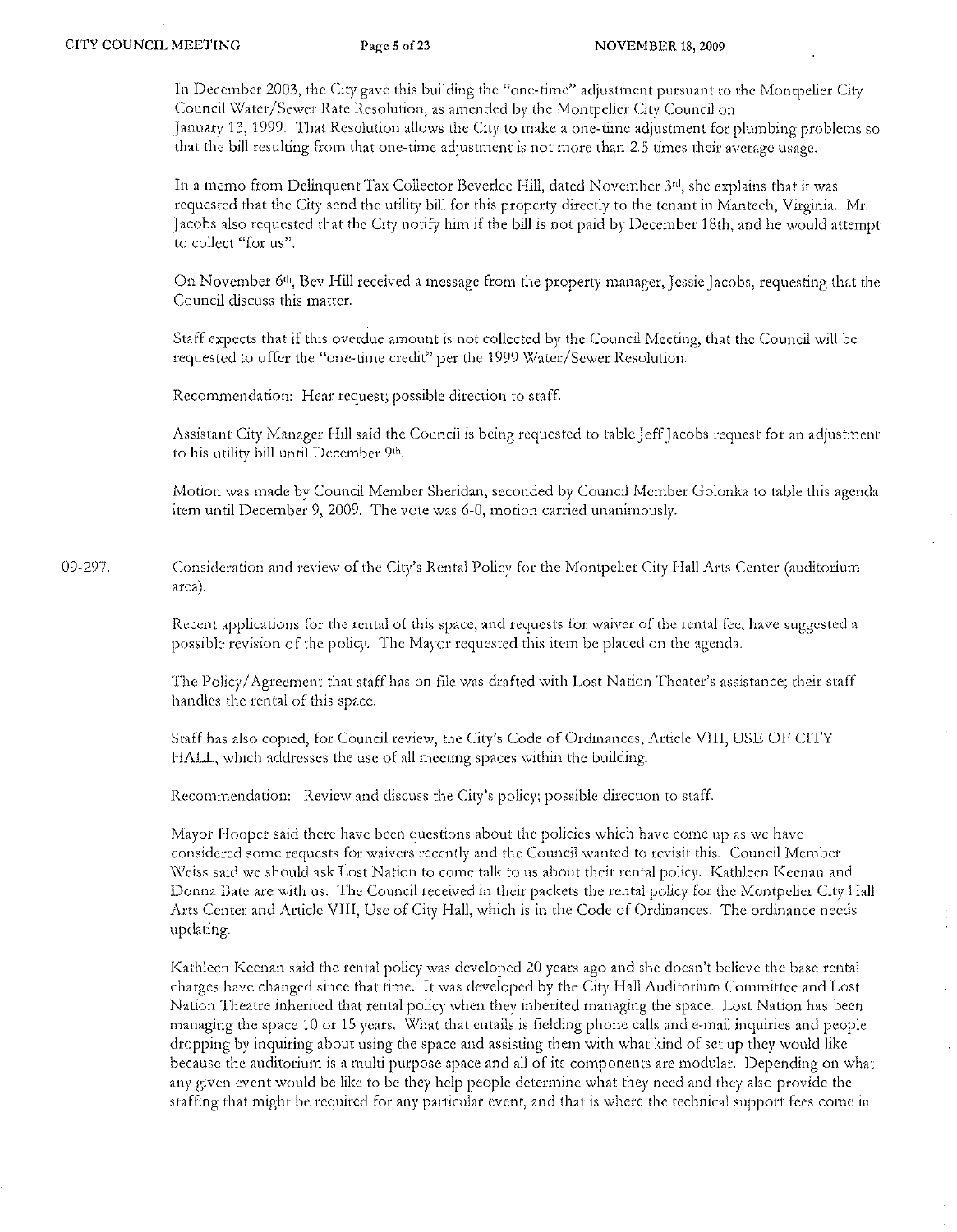The city has purchased over the years a wide variety of equipment and that comes with the rental. There is other equipment the city doesn't have but Lost Nation Theater has so they make it available to people for a nominal rental fee. As you might have noticed by the paper work it is a little bit complicated. There is paperwork so that the staff at Lost Nation Theater can sit down with a potential renter and goes over the equipment that is available and different rates for what is considered skilled labor and what is considered just coverage to protect the auditorium.

Council Member Golonka said in looking at the rental policy for the Montpelier City Hall and the Lost Nation Theater, had that been approved by the Council? The three documents they have seem to be in conflict, the lease agreement, the rental hall policy from the city and the document she has. He is concerned there arc discrepancies between the three and *it* seems time there should be one policy that is approved by the Council so there is some clarity. There arc different rental rates between the city policies. There arc fees that the Lost Nation Theater charges that aren't listed as rental fees that are possible under the ordinance, and the lease agreement which expired.

Dona Bate said there is a condition between city rental equipment: and Lost Nation Theater rental equipment and her supposition would be that the Lost Nation Theater equipment is not covered by the city ordinance.

Council Member Golonka said there is in here a mandatory staffing requirement as authorized under the city ordinance. That is his one concern that he docs find discrepancies between the two. He is trying to see if there are some City Council amendments that allowed for that

Kathleen Keenan said she couldn't speak to that because she doesn't have twenty years of history in her head. That rental policy was developed in a committee and they haven't made any changes to the rental policy. They have definitely been informed that somebody needs to be with any group renting the auditorium.

Council Member Jarvis moved that the Council authorize the City Manager to work with Lost Nation Theater to update the rental policy.

Dona Bate said they should reconsider whether anyone should have the fcc waived because you are paying out in material and staffing that you aren't getting any coverage for. You have to look at your investment. They look at the damage. The upstairs is showing its wear for sure. Maybe it would be fairer to just have a base fcc fat everyone that at least covers some cleaning up that the city has to do so you have a place that people want to come to and have the equipment to clean it and take care of it.

Mayor Hooper said that is an excellent point. She assumes that will be part of what is discussed when they look at the rental policy. She thinks there is an interest on the part of City Council which sees the upstairs as an important resource for members of the community, that we would at least like the latitude to consider whether or not we want to raise the fee.

Dona Bate said it depends on the sheet number of people attending the event, \vhatever kind of event it is.

Mayor Hooper said there is a huge different between First Night and the Food Fair versus the smaller workshop event.

Council Member Golonka said he is concerned about the mandatory staffing fee that goes to Lost Nation Theater with regards to groups that don't use their equipment. He would like a review of that.

Council Member Weiss said Lost Nation Theater basically has no staff and therefore when this committee meets he would also like to consider management time, the obligation that Lost Nation Theater has to maintain the auditorium on behalf of the city.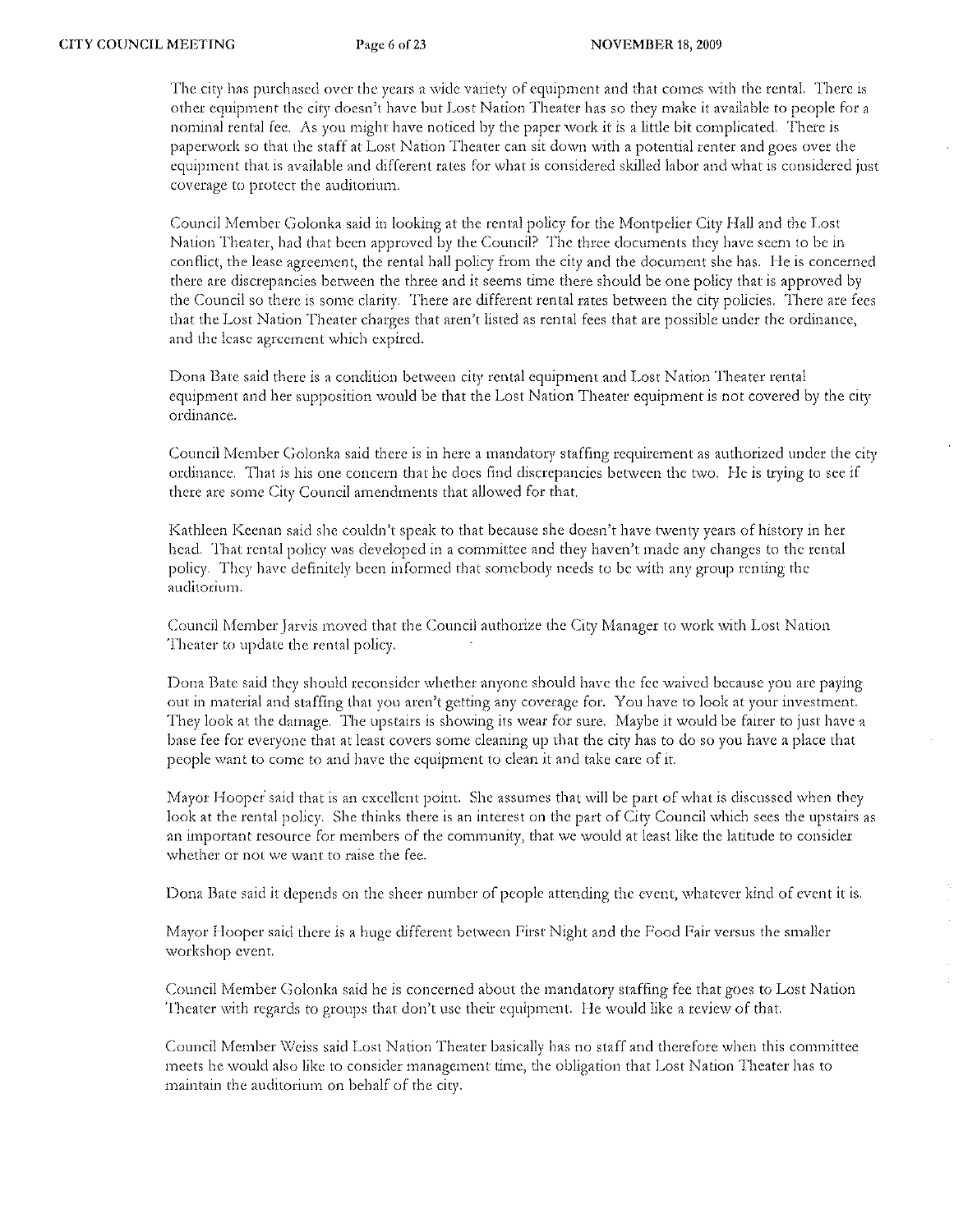Mayor I-looper said one of the things she would be interested in is the scheduling of the auditorium. The city is very fortunate they do all of the scheduling. One of the things that one hears from the community periodically is they can't get in. She would like to be updated on how that is considered.

Kathleen Keenan said the Theater is in place from April through October and that is when the small theater set is in place and they have a variety of productions that happen during that tirne. They also make it available to other people who can use the space as it is set up at that time. The rest of the year the space is wide open. There are annual events that happen such as the Green Mountain Film Festival, First Night, etc. Those things tend to get worked around the theater. It is often hard to get the space reserved at the time you want because everybody wants a weekend. People want the same times and that makes it difficult. There are also logistical problems if someone needs a wide open space with absolutely nothing but the next day they want a theater setup or a stage set up for music it takes time to put that in place. It may not be possible to go from an event that has a whole stage set up to the very next day having a wide open space event. There are just some time logistics that exclude events from happening as well. They try very hard to accommodate everybody who wants to get in to use the space.

Mayor Hooper said she thinks they are asking the City Manager and a committee to meet and bring us back a draft policy for the Council to consider. We need to update the ordinance as well.

Council Member Weiss said that maybe the Manager and committee needs to look at the other fees the city charges for use of public space. For example, you cannot put a banner up next to the fire house unless you pay a fee. He wonders how many other fees are being charged around the city and the Council needs to look at them all. He doesn't Want to have a recommendation come back dealing only with Lost Nation Theater. He would like Kathleen to tell the Council what is happening in December.

Kathleen Keenan said at the end of November they have the Bob Dylan Look Alike/Sound Alike Contest, which is a benefit. On December  $5<sup>th</sup>$  there is the Yankee Fiddle Orchestra doing a concert. December  $8<sup>th</sup>$  to the  $11<sup>th</sup>$  there is a theatre production It's A Wonderful Life, and on Saturday December 13<sup>th</sup> there is the Touch of Vermont Craft Show. The next event after that is First Night.

Council Member Sherman said they need to make sure there is maintenance and supervision since the theater is part of City Hall.

09-298. Reconsideration of a request from the organizers of The Touch of Vermont Holiday Gift Market for a waiver of the rental fee for the use of the City Hall Auditorium for their event to be held on Saturday, December  $12<sup>th</sup>$ , with set-up on Friday, December  $11<sup>th</sup>$ .

> This market is a "buy local" event that benefits O. U.R. House of Central Vermont which is an advocacy group for sexually abused children.

At their November 11<sup>th</sup> meeting, Council denied the waiver because there were two licenses approved that samc evening for the serving/ tasting of wine and vodka; refreshments wete being served and Council felt that, according to the current policy, a waiver could not be issued for that reason.

Organizer of the event, Claire Fitts, was not able to attend the November 11<sup>th</sup> meeting but notified the Mayor and staff that the serving of the beverages was not being done by the organizers, but instead by local vendors showing their products like any of the other vendors.

Recommendation: Consider request with Ms. Fitts; possible direction to staff.

Mayor Hooper said the Council considered the request to waive the fee for the use of the space but stopped in terms of what they were reading in the ordinance in terms of refreshments being served. Claire thought it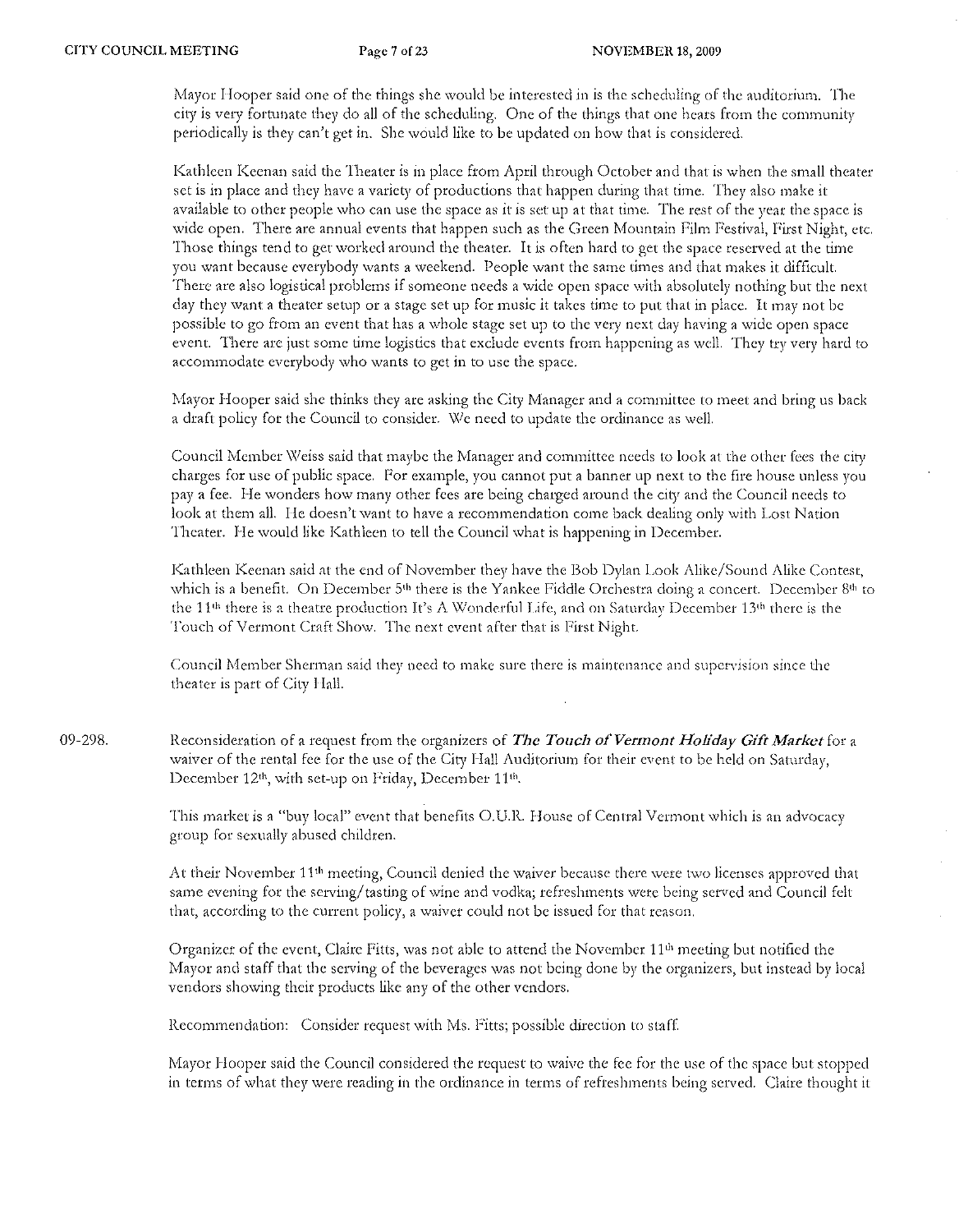might be helpful to help clarify what is in fact happening. It may have been envisioned to be something much larger in scope than what it is.

Claire Pitts said there are two vendors who make alcohol, the North Branch \X1inery that makes wine from Vermont grapes and Vermont Spirits which makes vodka from Vermont maple syrup and Vermont milk. She thinks it is great they have these new value added products from Vermont agriculture and they just happen to be making a controlled substance. They are going to be sampling out their drinks. North Branch Winery is going to be having cups available for people to taste and the vodka will be sold by the bottle.

Mayor Hooper said the only vendor Claire anticipates serving any sort of refreshment is one and they are going to be offering samples of the wine.

Claire Fitts said there are a few food vendors like Butterfly Bakery. She sells packaged cookies, granola, etc. There is a woman selling gingerbread houses. They have been there every single year as part of the event. They do sweep the floor at the end of the event and mop if requested.

Council Member Golonka asked if they charge adrnission.

Ms. Fitts replied no.

Council Member Golonka said the people are marketing their products. Arc they selling products?

Ms. Fitts replied yes. It's a buy local event.

Council Member Golonka said his problem is that they arc marketing products for profit and people are selling. That is one of the criteria in the ordinance.

Ms. Fitts replied that it is also a fundraiser for Our House of Central Vermont.

Council Member Golonka said the ordinance specifically says that each of the three criteria must be met to become eligible to be considered for a fee reduction or waiver, and that feature they don't qualify for. That is irrespective of the alcohol consumption portion of the waiver. The alcohol consumption is next which says "Notwithstanding the terms of Section 2-801 no pennit issued under this Article for an event at which alcoholic beverages will be served or available shall be valid unless approved." The Council could waive that. His problem is that it is still a for profit venture upstairs for the vendor participants.

Ms. Fitts said her organization is a nonprofit. It isn't a nonprofit in the strict legal term but in a zero gain term. There is a modest payment for people who work on the event but no overall gain.

Council Member Golonka said the fee could be covered by the vendors who are going to participate.

Ms. Fitts replied it could because there is money coming into the event. She is trying to use most of that for advertising to bring people into the event which is why she is looking for the waiver. She wasn't familiar with the ordinance.

Council Member Jarvis said she thinks their hands arc tied unfortunately.

Mayor Hooper said they allowed the Hunger Mountain Food Fair. Did they waive the fee for them?

Council Member Sheridan said it never came before the Council.

Ms. Fitts said this is the fifth year they have been here.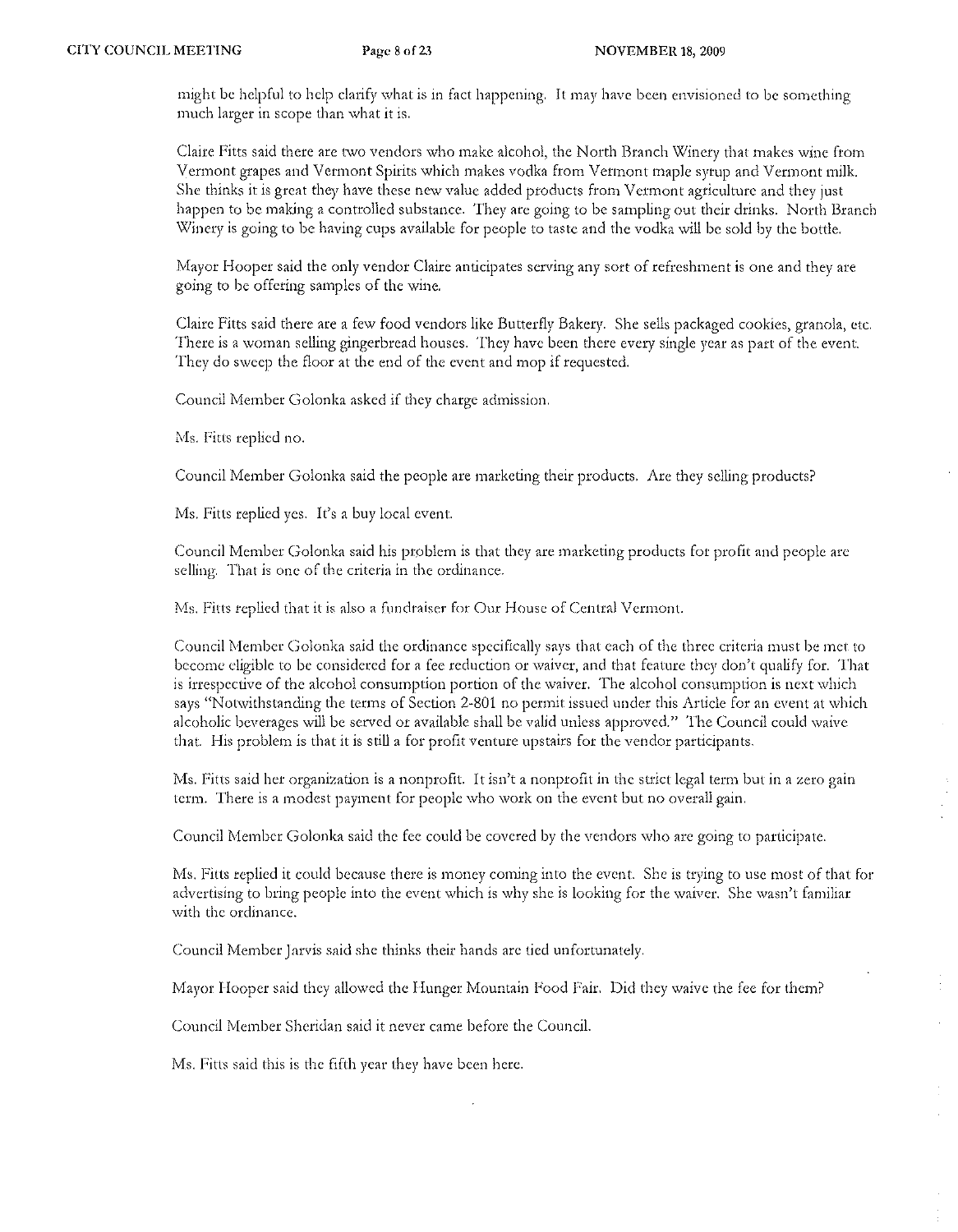Mayor Hooper said the sponsoring organization is not a for profit organization. They are not making money on this.

Council Member Jarvis said it doesn't say that in the ordinance. It just says not marketing a product. The ordinance is poody written but it docs say that each of the three criteria must be met to become eligible to be considered for a fee reduction or waiver - no admission, not marketing a product and provide a public benefit.

Council Member Jarvis moved the city make a donation to Our House in the amount of the rental fee. The motion died for lack of a second.

Council Member Sheridan said he would rather just ignore the ordinance and tell the police not to enforce it.

Ms. Fitts inquired what the city fee is.

Council Member Jarvis replied it is \$150 for a nonprofit.

Ms. Fitts said it is wonderful to make a donation to Our House. The money that actually pays for the rental of City Hall doesn't come from Our I-louse. They make the space available for their raffle and do the advertising, but it is a separate pot of money.

Council Member Golonka asked how much they were paying Lost Nation Theater. Do they need to pay a technical services fcc for the 10 hours they are there?

Ms. Fitts met with Kim Bent a couple of months ago and just received an e-mail from Lost Nation Theater that the paperwork has been lost and they are readdressing that. They do waive part of the fee because they promote them as a sponsor in the advertising.

Mayor Hooper said the fees they collect from the folks who participate in the event they are applying towards advertising, insurance and expenses. She said she isn't comfortable to say they should ignore the ordinance and would like another way to accomplish this. It would be inappropriate to say we are going to disregard the ordinance. She believes there is an interest on the part of the City Council in trying to find a way to support the work that is being done.

Council Member Weiss said he wanted to be very clear that he is not the least bit interested in supporting this particular group only on the basis of the fact that in the last couple of months they have not supported other groups who have made similar requests to them. The Council needs to have parity.

Mayor Hooper said the Council is not going to reconsider the action they took at a prior meeting that they would not waive the fee.

09-299. Update from the Committee of City Employees \vhose charge it has been to research the City's health insurance coverage and consider cost savings.

> Committee members will be meeting with the City Manager on Monday, November 16th, to finalize their recommendation and proposal to the City Council.

Recommendation: Receive update from staff; possible further direction to staff.

City Manager Fraser said there are two members of the Employee Committee present and Tim Ford the consultant. Sharon Blatchford and Bob Gowans appeared on behalf of the committee,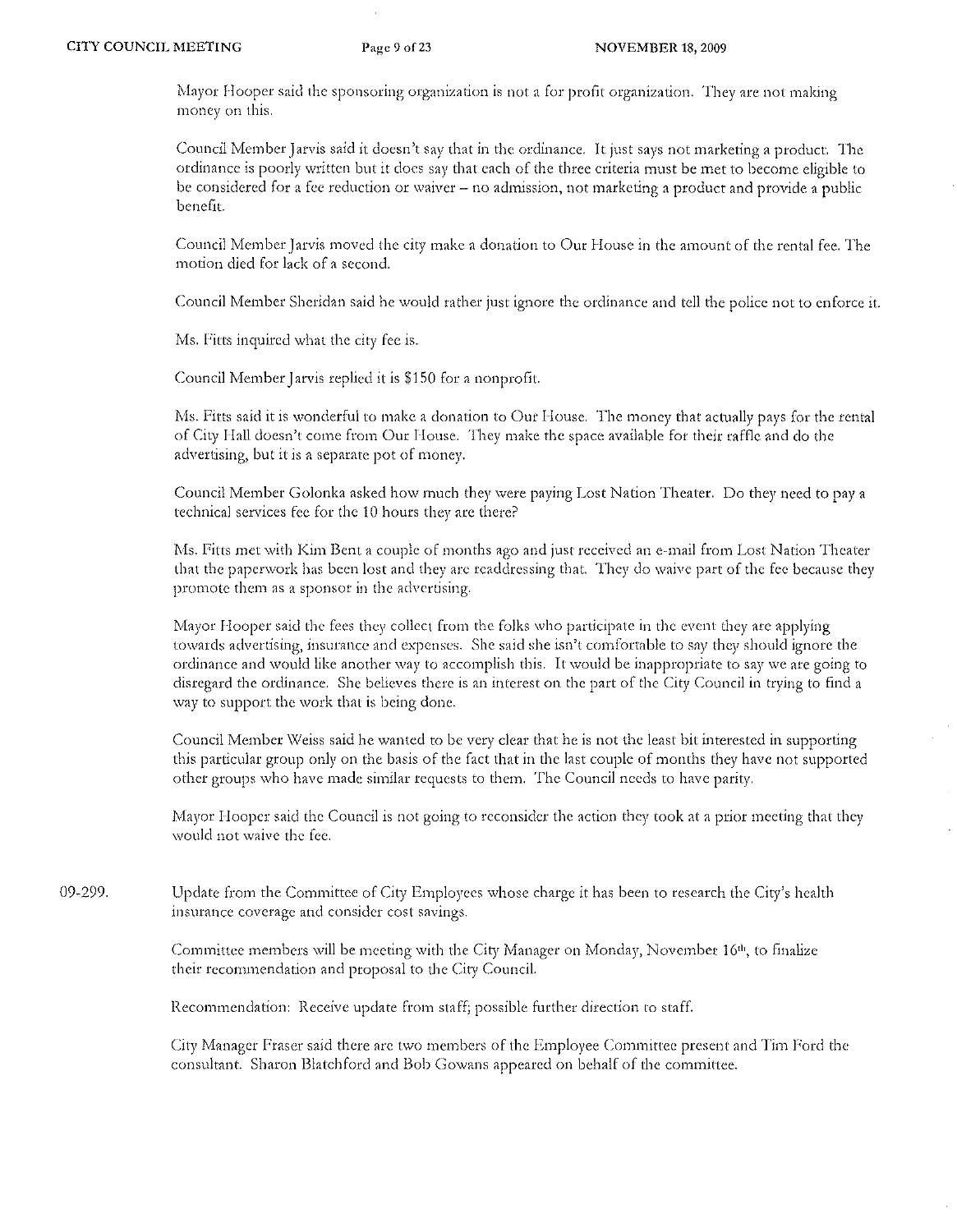Mayor Hooper thanked them for the amount of work they put into this trying to solve a problem.

Bob Cowans, a member of the Employee Committee, gave the Council a brief history of how they got to this point. Members of the Employee Committee were himself representing the Fire Department, Bill Clifford representing the Fire Department Union, Mike Potter representing the Public \X/orks Union, Tom Koeneman representing the Police Department as a police dispatcher and the President of the Police Union, Sharon Blatchford from Finance and Sandy Gallup from Finance. They started meeting in May and met as a group for 4 01' 5 months. Their group met with representatives from the League of Cities and Towns, CIGNA, Blue Cross, MVP and a private broker. Throughout the process they discovered they needed some help. It was constantly moving and evolving. In mid September they sought some outside help and they brought Tim Ford on board as a consultant. Tim will review the plan they have put together and address some concerns some of the employees had throughout the process.

Tim Ford, a consultant with Hackett, Valine & McDonald in South Burlington, appeared before the Council said he was brought into the process to help save money on health insurance and at the same time not significantly reduce their benefits. This is very challenging. His marching orders were to put in front of the three unions as well as the non-bargaining employees a plan that is relatively similar to what they have today, which is an extremely rich plan, while at the same time saving a significant amount of money for the city. The committee was very helpful and open to suggestions and had already gone down the road of looking at some of the options that were available.

For the purpose of this meeting he has tried to lay out what the benefits are the city currently has. Today the three unions, the Fire, Police and DPW and non-bargaining employees, all have the same plan and make the same contribution for the plan. Today the city is paying net of employee contributions of approximately \$1.1 million for the plan being offered through CIGNA Health Care through the League of Cities and Towns. Rather than tackle looking at alternative carriers, which in the state there are limited carriers like Blue Cross and MVP Health Care, or looking at the funding of the underlying insurance such as selfinsurance and raising all those issues they would have had to go through with the union of plan changes and network changes and the risk the city would have to take on for self funding. He recommended they stay with CIGNA Health Care and look at their high deductible health plans. The Committee had already reviewed this plan and was overwhelmed by the information fhey received.

The city actually received through the League from CIGNA a rate reduction in their health insurance, which is very rare. The trends in health care vary from carrier to carrier, but the trends range in the 11 to 13 percent range. To receive a 3% rate reduction was startling and surprising. If the city does nothing the city would save approximately \$34,000 over what they paid in 2009. This is far short of his marching orders, but if they do nothing the city can save  $$34,000$ .

What he recommended and what the committee came on board throughout the process with is a plan called a high deductible health plan. It is what they sometimes refer to as a CDHP, a consumer driven health plan. More particularly, it is a high deductible health plan coupled with an HRA, a health reimbursement arrangement or typically called a health reimbursement account. There are many different variations of high deductible plans and many different variations of funding mechanisms. What they chose through deliberations with the committee was to recommend a health reimbursement account. What the city does is actually buy a high deductible health plan through CIGNA so the savings is derived from buying less insurance through the carrier. The farnily will now have a \$4,500 deductible and could in fact pay up to \$7,000 in insurance costs, which is assuming they stay within the CIGNA network of doctors, He has spent" time with the committee and held a citywide meeting as well as meeting with each individual union and they have talked primarily about in network benefits, It's not untypical at all for a plan to have in and out of network benefits. That is a significant difference from what the employees are used to now. The employees now really have no deductible. The plan they have right now is a very rich plan.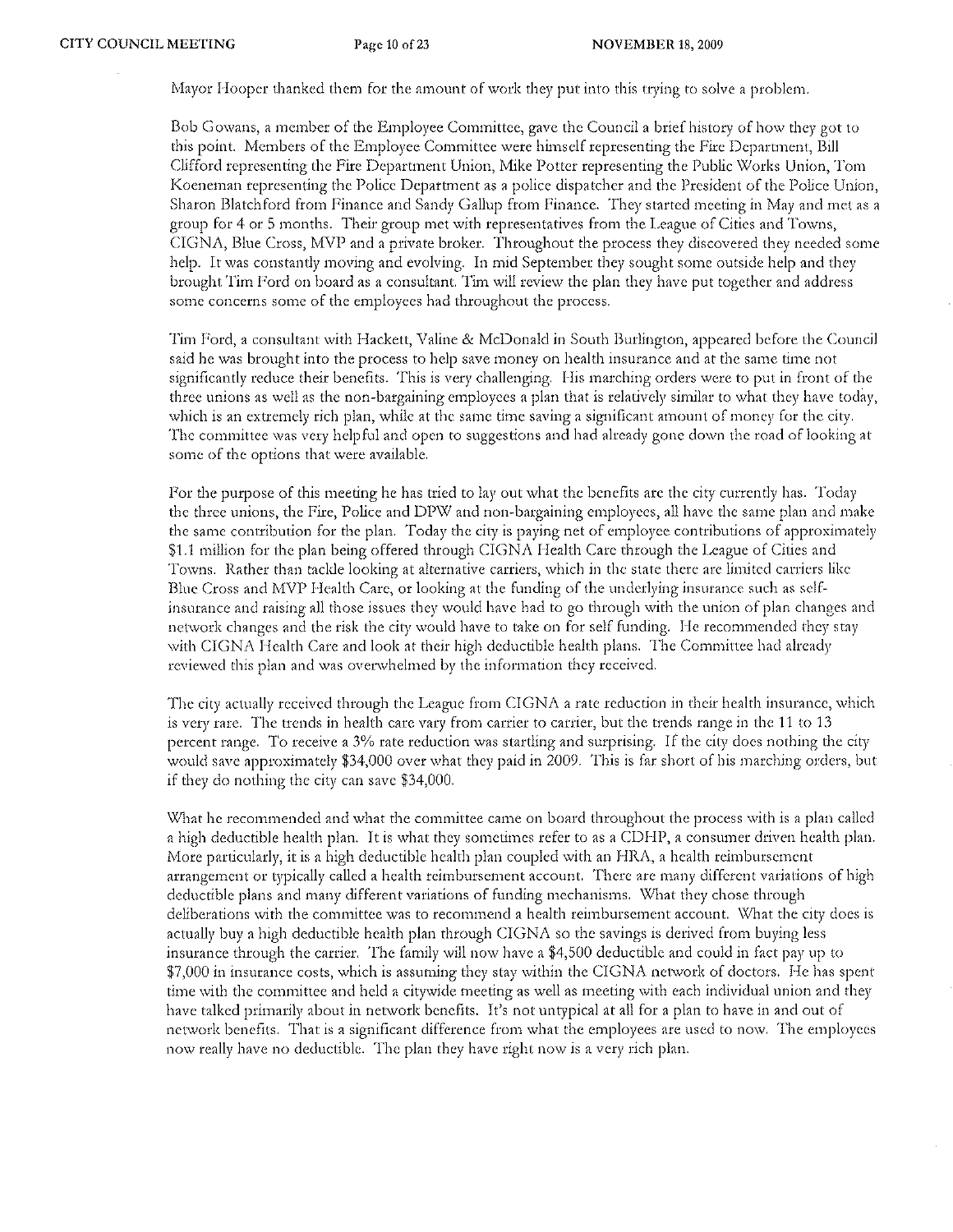On face value a  $$7,000$  deductible of course is going to save the city money. In fact, the premium differential between what you would be paying CIGNA and what they would under a high deductible plan is in excess of half a million dollars. That is not the whole story, of course. They could never sell to the unions a plan that would have this deductible. He suggested they couple it with a health reimbursement account. A health reimbursement account is not an insurance product. It is as it sounds. It's a debit card arrangement. It is self funded by the city. They have recommended that the city budget 65 percent of those funds. The city would commit \$3,000 to every single account and \$6,000 to every two-person and family account, and then budget 65% of the utilization in that fund. It is statistically impossible for the entire fund to be used. That would mean that each family would have to exceed \$12,500. The industry averages were between 55-58 percent and he has recommended to the committee and the City Manager that we budget 65 percent. It could be higher, and it could be lower, but 65 petcent is a very conservative number.

There are some administration costs for the HRA and they have actually embedded in this number a rollover of HRA funds. Part of the success of consumer driven health plans is the theory that people will be wiser consumers of health care and take more ownership in their plan. Over time it has been proven that is actually the case. It's certainly not the silver bullet. They aren't talking about health care costs that are falling across the board but they are trying to level the plain and this is exactly what this plan is for.

This plan is meant to have long term viability for the city. These savings are not one-time loopholes and not one-time little games they are playing. It is fundamentally reducing the cost of the insurance the city is paying and the plan itself is putting enough money into these funds. It wouldn't be misrepresented to say that everyone agrees the plan they have on the table is a very good plan relative to what people have today. He forecasts the city would save approximately  $$180,000$ . That savings could be significantly more and it could be less, but that is based greatly on the 65 percent assumption in the fund. They have about 275 clients. Most of his clients are multi-state and multi-site national clients and they actually see fund utilization that is less than this. But the big carriers like Aetna, United and CIGNA would actually tell you that it is in the 50% range. He feels very good financially speaking about what they have put on the table.

Furthermore, he looked at what 2011 might look like. What they recommended to the City Manager was they guaranteed the fund contributions for two years. He is very familiar with bargaining units. The reality of the situation was they were talking to groups and everyone of the groups was in the middle of a contract. DPW comes up next summer. They had to in good faith put something in front of them they felt was a reasonable plan, and he thinks people around the committee would certainly agree they were comfortable sitting in front of them and saying what they were offering them was good. They recommended to the City Manager was they guarantee the fund, the \$3,000 and \$6,000 commitment, through 2011. Based on the 15% increase in the health insurance premium in 2011 the city would save an additional \$100,000 in 2011 versus what they paid in 2009.

Sharon Blatchford said she was really pleased the way it turned out. \\lhen they first started the process she would not have dreamed they could have saved a targeted amount of money for the employer as well as keep the premiums relatively the same for the employees with the same coverage and services and a few additional enhancements to the services.

Council Member Hooper said he was familiar with HSA and not HRA.

Mr. Ford said during the last Presidential election you heard a lot about HAS which is a health savings account. The insurance product itself is the same whether or not is HSA or HRA. HSA has federal regulations on the minimum deductibles and the amount that can be put in. Fundamentally, the difference is that with a health savings account you actually physically transfer the money into peoples' accounts as opposed to an HRA which is a commitment to pay. A lion's share of the savings is the fact that we are budgeting only 65% of those funds as opposed to simply 100% of those funds. Health savings accounts tend to be beneficial in limited situations to employees. If you have turnover the money follows, but HRAs are predominantly used in this market. It is structurally very similar, but there are some significant differences.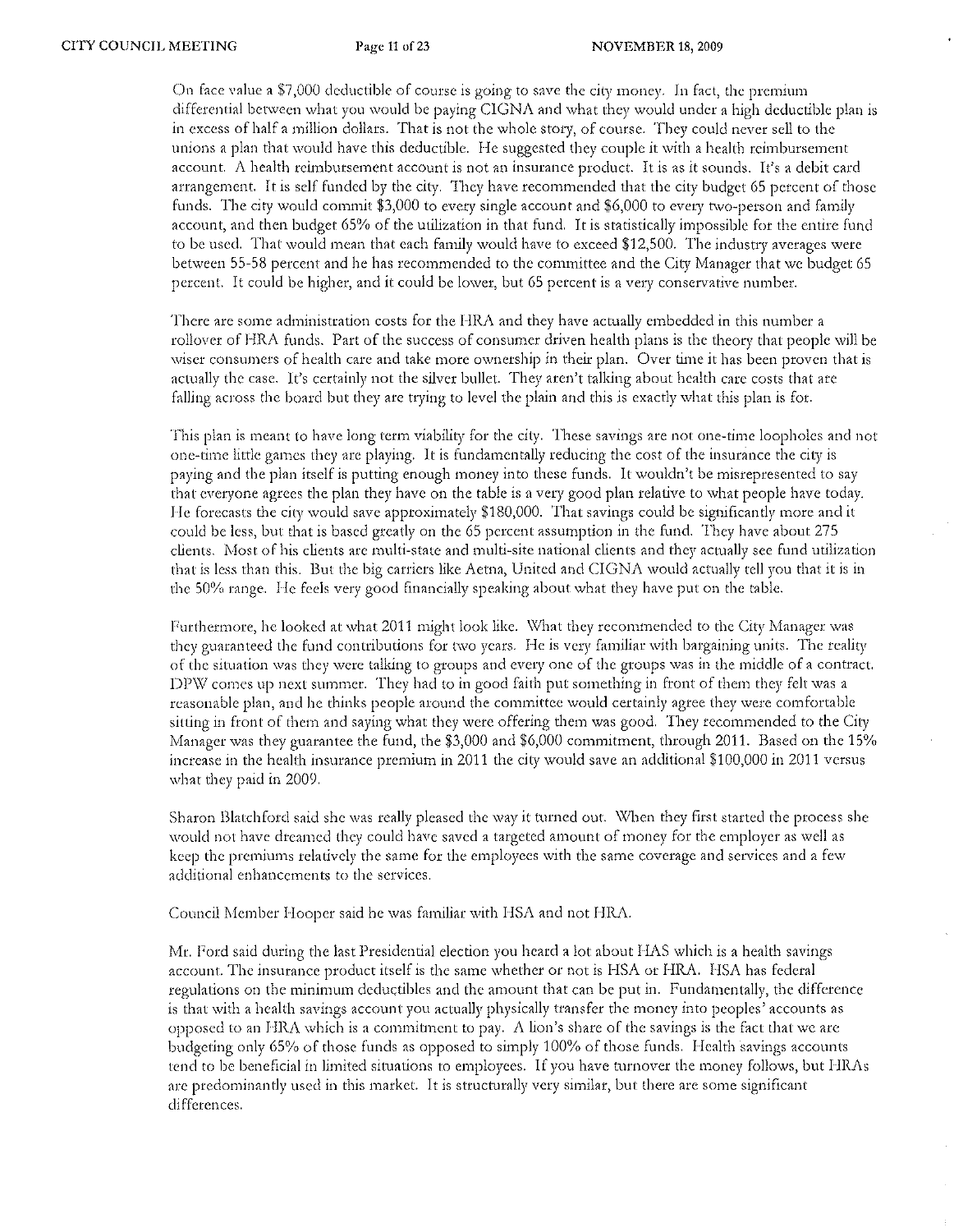Council Member Golonka said the city isn't physically funding every employee with \$3,000 or \$6,000, are they?

Mr. Ford said they will engage a Vermont vendor through the Vermont League of Cities & Towns. He is an employer and they have employees in Burlington, St. Albans and Cambridge. They have a high deductible plan and have recommended the same vendor they usc and the same vendor being endorsed by the League of Cities and Towns. It is called Choice Care Card. It is not only a Vermont company but a preeminent leader in this industry, and it is a cottage industry. There are a lot of companies in it and you have to be careful. It is based on credit card transactions. We are going to engage Choice Care Card and they are going to actually put the money on a debit card. People will not use that card very often, but they will use it when they get bills for health care costs. If a family uses nothing, the city will not pay anything. What they have done to encourage proper utilization is allowing 10% of the fund to actually roll into next year. If a family only uses \$3,000 they would roll \$300 into next year.

Council Member Golonka said if a family goes out of network and uses \$14,000 worth of medical care, the city is on the hook for \$6,000.

Mr. Ford said there is cost accumulation one way. If you go out of network it accumulates against your innetwork but in-network doesn't accumulate against the out of network. It is pretty rare that someone would go out of network. Most care is done here where most all CIGNA doctors participate, but if you went out of network it would work the same. The first \$6,000 would come from the fund and anything above that would be the responsibility of the employee. If you stayed in network there is a \$7,000 out of pocket but the city is going to put \$6,000 on the card. There is a \$100 RX deductible. You pay \$20 for a specialist. You pay \$65 or \$50 for a preferred. Anything above that you would then reach into the fund. Above that they have recommended that we teduce so embedded in these numbers is a reduction of the two-person and family contribution by \$500 per year. The \$1,000 donut hole is now going to be reduced by an additional \$500, and then on top of that the committee is also recommending that we continue the FSA contribution that the city has been making provided the employee makes the \$2 matching contribution. By any mcasute the plan they have on the table is an outstanding plan. There have been some issues around how long the City is going to commit the funds, what the contribution is going to be and that is why Sandy recommended to the City Manager that we keep the fund for two years.

Mr. Ford reviewed the financial information provided to the council.

Mayor Hooper said HSA was the lifesaver a few years ago. Now everything has gone up hugely. Won't this do the same thing?

Mr. Ford said HSAs are still around. Administration of HRAs has been perfected quite a bit over the last 3 or 4 years; that is the biggest key. The underlying insurance plan would not change. Most insurance company products are identical whether you use an HSA or BRA. They make sure their plans arc safe harbor plans against the federal regulations for health savings accounts. '1'he plan we have here would qualify under the HSA regulation. The consumerism piece of this has been a little bit overplayed. Are you going into a phannacist and say I want the generic and is there going to be the transparency in the system to kriow what the pricing is and infection rates and success rates are? Right now the technology hasn't really caught up to the engineering of the plan. You should not expect that the health insurance costs will go down. It is just a way to mitigate the increases. Doctors arc used to these types of programs. The administration of the HRA itself is as close to perfect as it can be. They will not only have the HRA funds on the card but actually stack the FSA on the card at the same time. The tcchnology in the debit card world is phenomenal. On the card an employee would have \$6,000 for their family, the \$250 FSA fund the city has committed plus their own FSA money, and the card will be able to tell at the time of purchase which of those buckets the money comes out of. The HRA money has actually never been on that card. It has been committed by the city in rcal time. The City will set up a fund which will be funded as the accounts arc used, and the FSA money is employee money. If they don't use it they lose it just like today. What you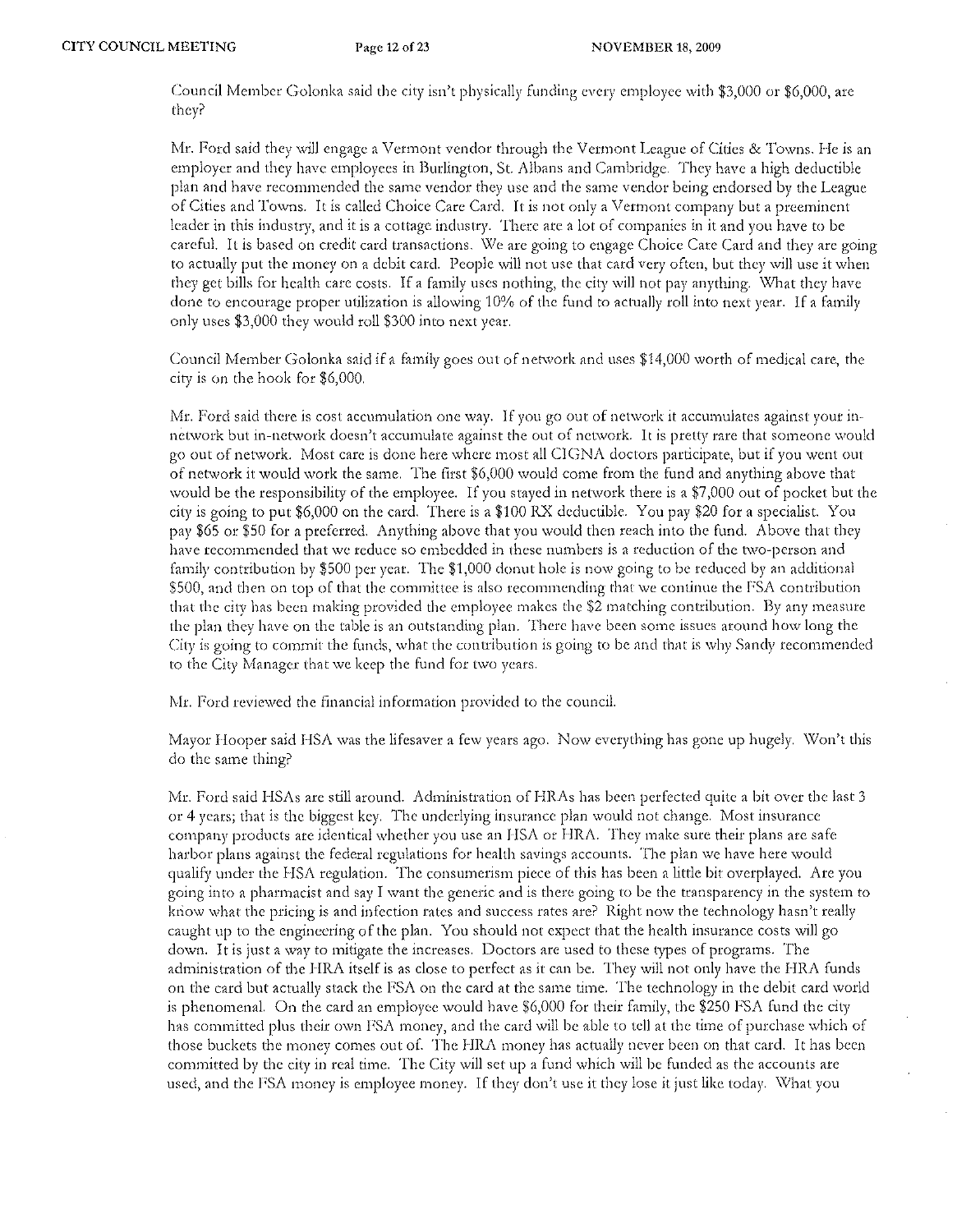don't see in this is approximately \$4,000 of FSA savings because in that HRA is actually the cost of the FSA they are paying separately today.

Mayor Hooper said when they talk about the administrative costs is Sharon doing the work or who is handling these costs?

Mr. Ford said the administration is primarily going to be done with Choice Care Card. The behind the curtain work is relatively minor. There is a banking transaction that will be set up with the city and it is real time. Those cards have to be available and have the money real time, and there is very little work that will have to happen. Will there be some questions that come up because these are a little different? Certainly there will. Administratively these are very smooth plans, have been around a while and a lot of the wrinkles have been worked out on the administration side.

Mayor Hooper said she has a card, swipes it and it doesn't work, she'll come see Sharon and they are going 10 help her figure it out.

Sharon Blatchford said it really wouldn't be any different from what has been happening for the last several years.

Mayor Hooper asked if they could use each other's cards.

Mr. Ford said first of all your card will only be used for you and your dependents. Each person will fill out an application. There is fraud in every system, but if you use it for non~eligible dependent, which you would be, your benefit would become taxable and they would jeopardize the entire city. If someone were to do that he would highly recommend they be immediately terminated because that is insurance fraud. He would hope that wouldn't happen.

Ms. Blatchford said the current company requires authorization for every transaction so they would have to provide documentation anyway.

City Manager Fraser said with the health benefit card we have now if a member of his family goes to Montpelier Pharmacy hc receives an e-rnail saying his card was used at the Montpelier Pharmacy.

Mr. Ford said it is actually a debit card. It's not really an insurance process. The IRS requires that there is paper documentation with every single HRA or FSA transaction. If you gave your card to somebody then that would get denied eventually anyway because they would see it wasn't for you. Most people never even have to file paperwork because it is already done electronically. Sandy Gallup and he talked a lot about the advantages of using different debit card services so they came to the conclusion that Choice Care Card is local and less expensive, plus a lot of their technology is state of the art so it would be very unlikely someone could actually give someone their card.

Mayor Hooper asked what some of the concerns the employees were raising.

Assistant Fire Chief Gowans said he thinks Tim addressed most of them. One was the HRA portion of \$3,000 and \$6,000. For 2010 that is in place, but will it change in 2011? That is why they made the proposal that it stay in place for a minimum of two years until January 2012. The flex spending plan Tim talked about, that it also stay in place for two years. Those were the two main concerns.

 $\mathbb{C}$ 

 $\hat{\mathbf{v}}$ 

City Manager Fraser said at the employee meeting those were the concerns he heard. The major fear was that because the city is allocated a funding for the deductible up to a certain amount we would do it for this year but next year if the budget is tight we'll only do \$5,000 and \$2,000 and they felt they were targeted. We bargain benefits and everyone agrees this week they will do amendments to contracts to implement this. He believes the city has always acted in good faith with regards to these kinds of things. They arc hoping to see some commitment by the Council tonight before the employees decide to move forward.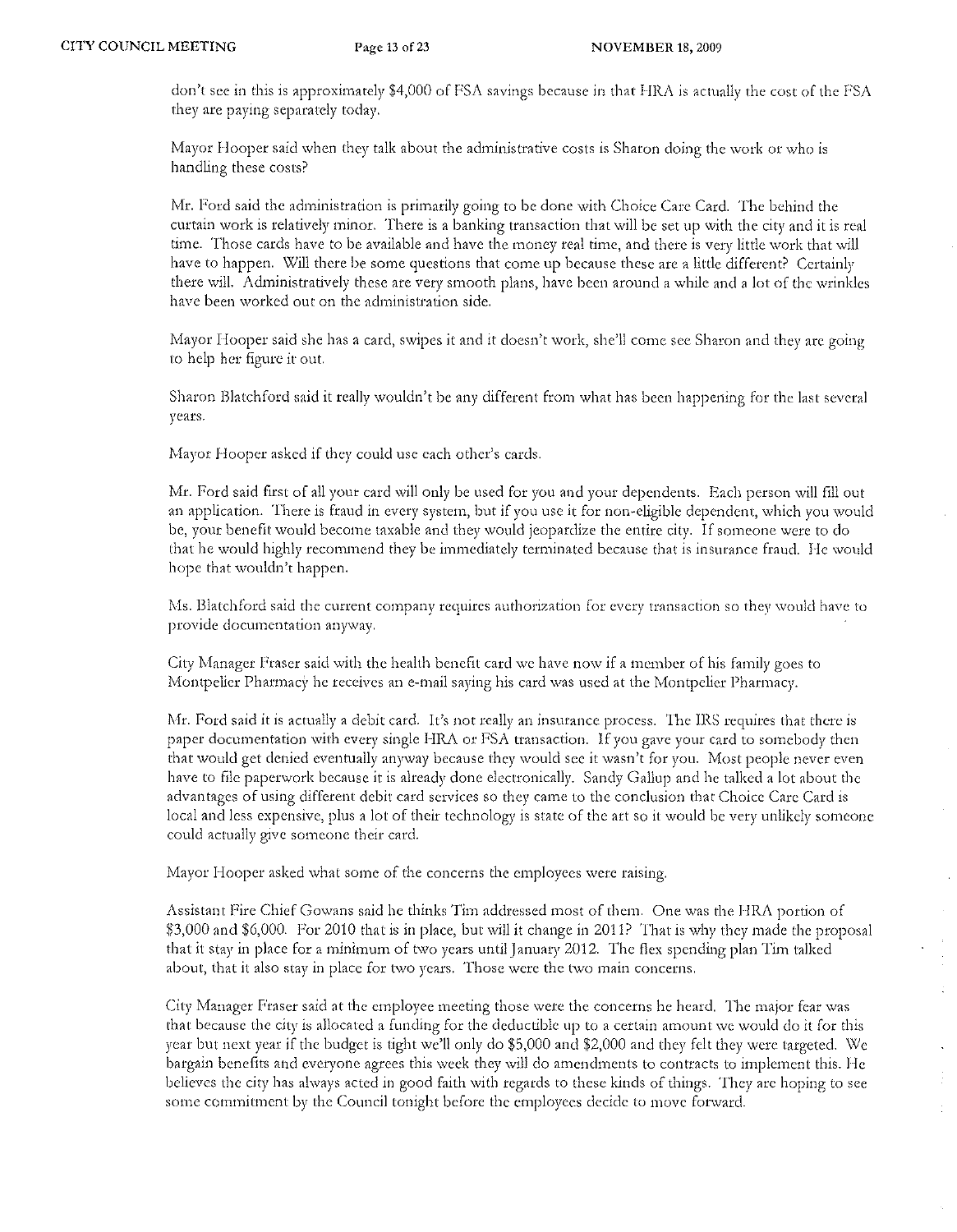Mayor Hooper said in fact the only way it can work is if the unions accept it and it becomes part of their contracts so there is a guarantee built in that we can't touch it.

Assistant Fire Chief Gowans said some issues came today concerning the employees contribution piece. In the package it said 30%. Tim is going to be addeessing those issues with the individual unions so it shouldn't be an issue.

Mr. Ford said he did run the numbers based on the fund. The family is 22 percent; the 2-pcrson is 20 percent, and the single is 5.5 percent. If in fact the insurance premium went up in 2011 by 15 percent the employee contribution would follow. Maybe there was just a misperception of the percentages.

Council Member Jarvis said thank you to the employee committee for taking this on and taking ownership of it. It speaks volumes. \,\le know our city employees are valuable and care about the city and their jobs. This is nice to sec. \Ve arc in the middle of a hard budget season and the terrible financial loss from Scott Construction so it means a lot to the Council to see the employees stepping forward to meet the Council.

Mayor Hooper said they have received information, but she thinks it is very important to provide some very concrete feedback in terms of the Council's intentions, which is they would commit to the plan for the two year period and commit to continue to work with all of the employee groups to make this work well.

Motion was made by Council Member Golonka, seconded by Council Member Hooper that the council accept the City Manager's recommendation to go with the high deductible health plan with a health reimbursement account funded by the city at the rate of \$3,000 for single coverage and \$6,000 for two person and family coverage for a two year period.

Council Member Weiss said as discussions continue they may want to modify the plan.

City Manager Fraser said they can always amend it. The issue would be that there be the intention to fund at this level. The proposal is to have this done in six weeks. There aren't going to be any other changes to this plan other than what has been proposed.

Mr. Ford said because of the time constraint he was under one of the first decisions they made was to keep it with CIGNA Health Care. That helps enormously because you aren't talking about re-enrolling with a carrier. The ptotocol is we'l1 let the League of Cities and Towns know we are going to enroll in the ncw plan. He believes Sharon and Sandy are going to meet with the Choice Care Card people on Tuesday and get that process rolling. The League has agreed to do a dual choice which would mean run the current plan with the HRA. If that were to be the case he would highly recommend that it be done in mass so if the Police Department decided not to come along they would take the current plan. His numbers are based on a full takeover with everybody moving to the new plan. The issue is probably a misconception about the premium, and if they can put peoples' minds at ease that it is what we have discussed. Bob and he both heatd at meetings that this was a really good plan, and if they get over that hurdle we'll be fine.

City Manager Fraser said the plan runs on a calendar year.

Mr. Ford said the deductibles all run on a calendar year.

Mayor Hooper called for a vote on the motion. The vote was 6-0, motion carried unanimously.

Mayor Hooper said she wanted to add all of the Council's thanks because this is extraordinary. She complemented everybody, including the City Council, because other communities have chosen to work with their employee groups much differently. \X/e asked our employees to figure out something that will help the community, and they did. The Council is grateful to them for working to serve this community well.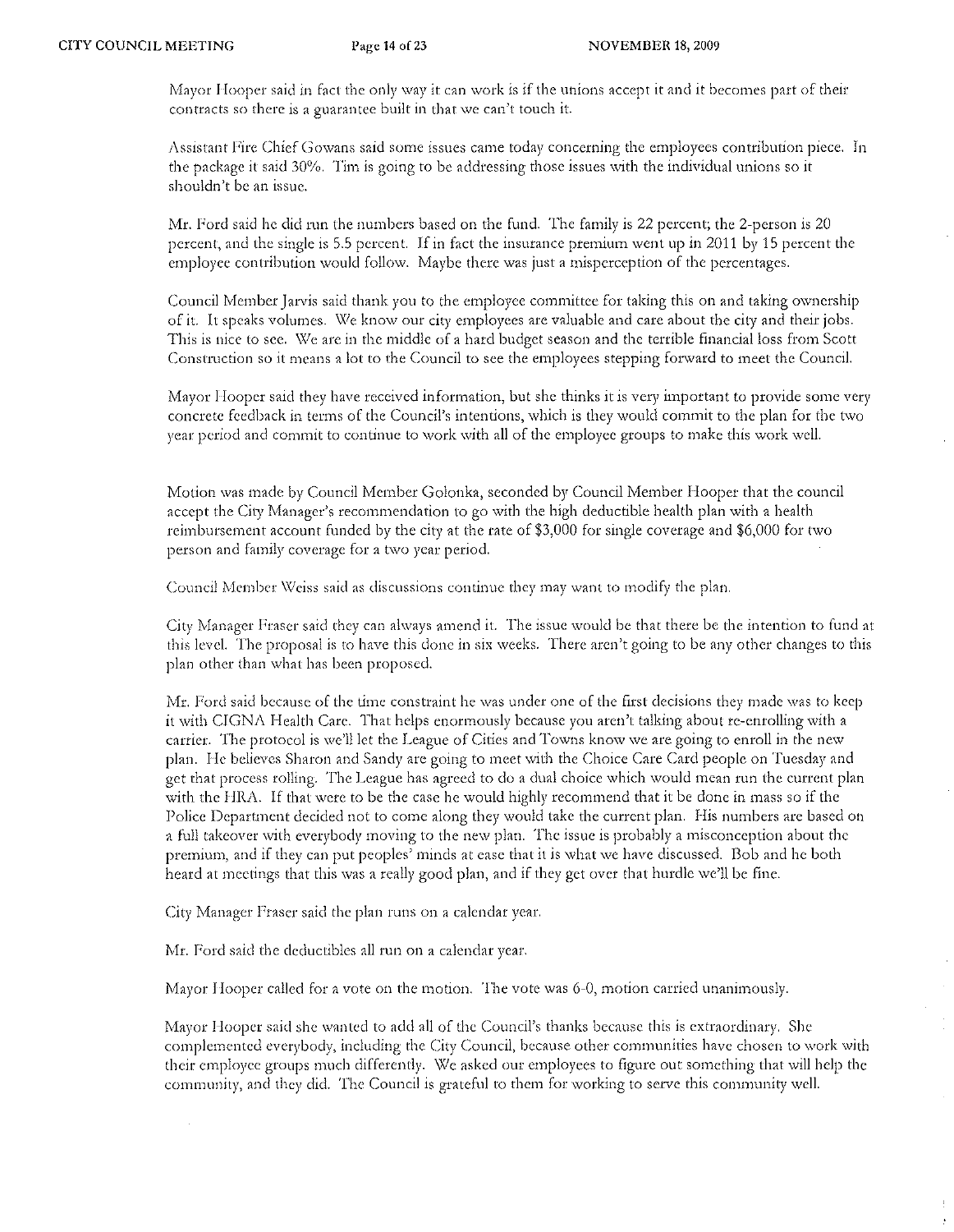Mayor Hooper noted that Sharon Blatchford and Sandy Gallup are zone in on how to figure this out: and we are extremely fortunate to have them as advocates on all of our behalf.

Mr. Ford said he has been in this business a long time and they have a lot of very large clients. When they took on this project he would have thought it highly unlikely they would have something saleable and save S200,000. The committee did an outstanding job of supporting his idea.

09-300. Follow-up discussion regarding the redevelopment options for the 55 and 58 Bane Street properties to house the Montpelier Senior Activities Center.

> City Council requested that staff provide an update at their November 11<sup>th</sup> meeting; additional questions were raised and staff was asked to try and have some answers in time for this evening's meeting.

Recommendation: Following an opportunity for staff to answer those additional questions; discussion, and direction to staff.

Assistant City Manager Bev Hill and Garth Genge, Community Development Specialist, appeared before the Council to provide an update.

City Manager Fraser said at the last meeting we were talking about some issues on Barre Street with regard to insulation and the oil tank. They don't have evidence the oil tank is leaking but that it is just: very old and well beyond its replacement date.

Assistant City Manager Hill said Garth's position has been right from the beginning that any money we put into the boiler system will come back regardless with what we do with the building. It seems pretty unlikely they will allow that building to be torn down. Even before Garth came to work for the city he had said to het we should do something with the boiler system because it can add value to the building in the long run.

Elizabeth Dodge and Doug Zorzi were present representing the Senior Center.

Community Development Specialist Genge said the easiest savings is by putling insulation in the roof. That is probably the most cost effective thing to do. From the Gossens Bachman Architect report there were two recommendations from the mechanical evaluation. One short term fix was connections and controls, which was a \$40,000 to \$80,000 estimate. Option 2 is to replace the full system.

He talked to Todd Law about both buildings and the boiler rooms in each building has sufficient foom inside to have smaller tanks put in. One of the options is to go in, drain the tanks that are there, install smaller tanks inside the boiler rooms, and he thinks \$10,000 would cover draining the existing tank and to install two 275 gallon tanks in the boiler fooms and then put a system in to keep the fuel oil contained if it spilled.

The recommendation had \$15,000 for the structural roof support, but the engineee's indication on the walk through was that they might not have to do anything. The announcement for the RFP for the energy grants came out, and it isn't all that wonderful. There is a Letter of Commitment that needs to be in by December 8<sup>th</sup>. It is broken down into four different types of programs to be funded. It has a \$50,000 cap. When you read the proposal the match is very important. Gwen and he talked about the \$50,000 and it doesn't really make sense to do one for each building. Is \$50,000 going to cover enough to do one building? They need to figure out what they can do with \$50,000. Part of it is going to be how much the city is going to want to put in and how to allocate it.

The total option of using option 1 of maintaining the boiler comes to  $$125,000$ . He doesn't recommend putting \$40,000 to \$80,000 into those controls. Option 2 is an option but only based on half way. Option 3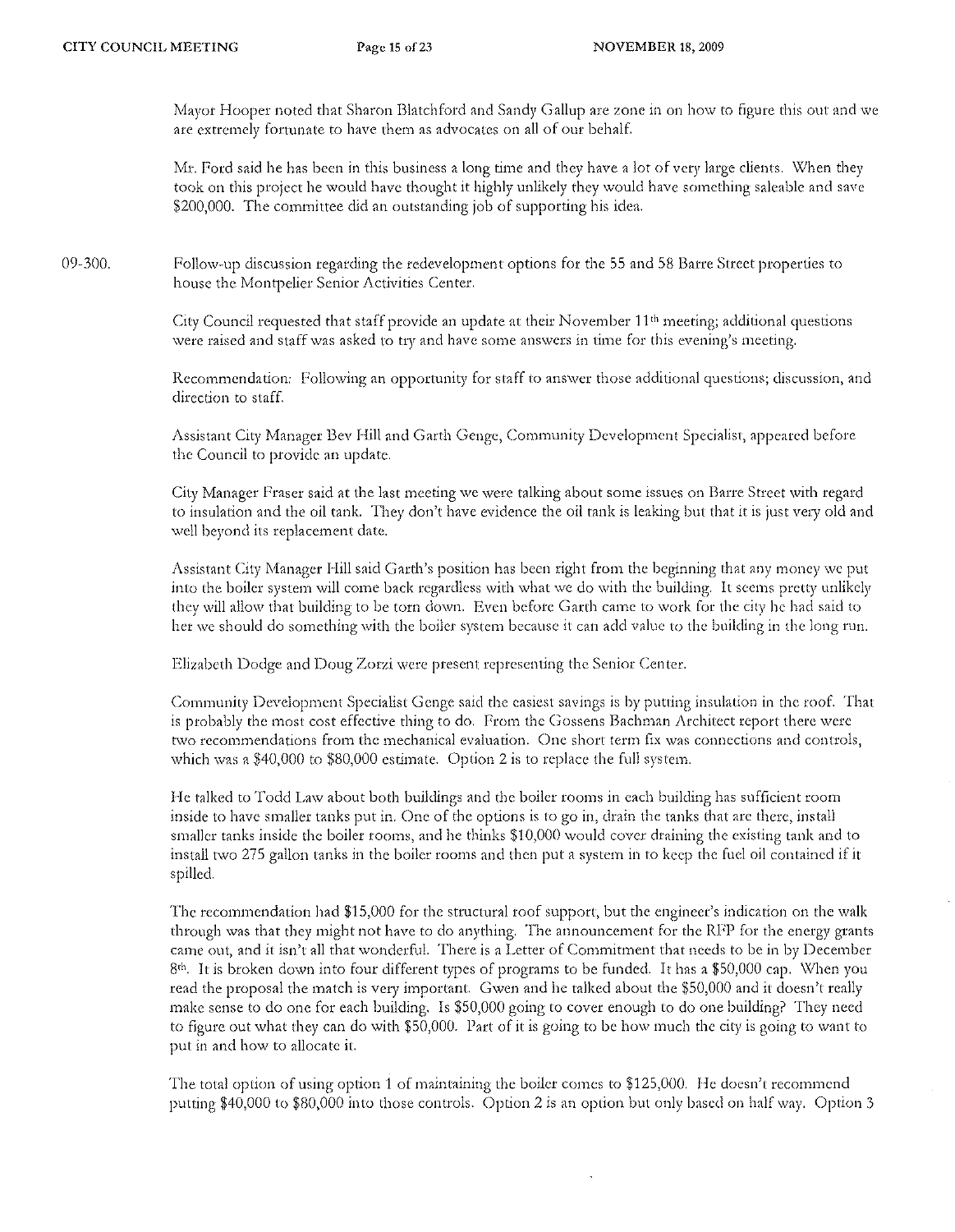is the basic energy upgrade as recommended in the Gossens Bachman report. Down below it shows what you would save on the different options and they are all pretty conservative.

Whatever plan comes up for the redevelopment should include most of the major costs and he would try to spend as little ahead of time until that has been decided upon.

City Manager Fraser said if they were going to move forward they might want to do the roof analysis, insulation and possibly a temporary oil tank.

Community Development Specialist Genge said if they just do the roof insulation that is \$15,000 and \$5,000 for the structural engineering. If there were improvements it would be \$15,000 to support the roof, and that is just for 58 Barre Street. Part of it is that the \$15,000 for supporting the roof probably would not be able to be used as a match and he doesn't think it would be appropriate for the usc of the funds from the Department of Energy so it would be outside the grant. The structural analysis and the roof insulation itself would make sense to do now. It would still give you the option of doing a full scale renovation without misusing what is being done now. Just doing the insulation of the roof the payback is probably a year and a half.

Assistant City Manager Hill said anything they do to the roof now would be salvageable as part of a renovation and restoration project.

Council Member Weiss asked how much money exists in the Senior Citizens' budget now, some of which could be allocated to support one or more of these projects.

Assistant City Manager Hill said she didn't think there was any money.

Council Member Hooper said if they are going to do this they need to do it tomorrow because we are coming into the heart of the heating season.

Community Development Specialist Genge said the grant formula was pretty tcstrictive as far as which expenses would qualify. Part of the grant application may be for additional things to be done before the grant would actually be awarded. The preliminary application goes in December  $8<sup>th</sup>$ . If you are approved and chosen out of that group, they have \$4.6 million to distribute and hoping to approve \$5.5 million so it would still be competitive. You would do a full application in December and it could be next fall before you would get the money. The roof insulation portion and fixing the oil situation almost has to be taken as being a dollar spent, but he is hoping for at least a match in the application.

The Vermont College of Fine Arts has called about working with the city to get grant funds through this also. It is another portion of this RFP. They have four different targets. You can get up to \$250,000 for incentives for somebody like Vermont College to upgrade their buildings. There would be two applications. Are they competitive? Are we competing against ourselves? It is basically the city getting money to inccntivize others to upgrade their buildings. If Vermont College is going to do \$50,000 worth of upgrades we could give thern \$25,000 to help them improve it.

Mayor Hooper asked if it was to create a pot of money to help any private group.

Community Development. Specialist Genge said he believed so. If Vermont. College was going to put up a million dollars then they could probably get the \$250,000 and be competitive in their application. We may be competing among ourselves because he doesn't know whether they have distributed to each of the programs or decide after the pre-applications.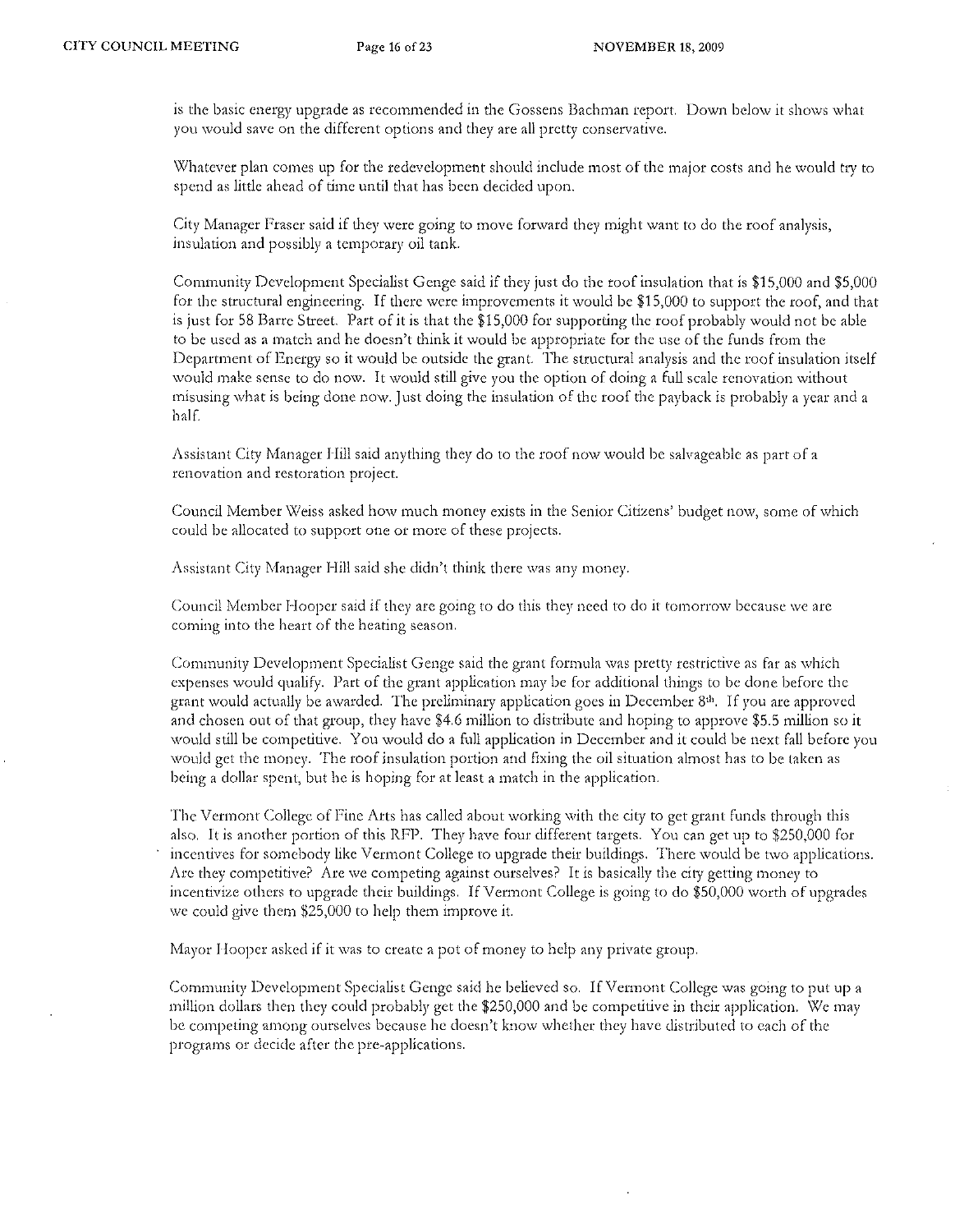Assistant City Manager Hill said last week Garth gave the Council the printout for the development analysis for 58 Barre Street. A group of seniors will be going on November 30<sup>th</sup> up to Swanton and over to St. Albans to visit a couple of senior housing complexes. The one in Swanton has a Senior Center component.

Community Development Specialist Genge said Waterbury and Waitsfield have similar projects.

Council Member Golonka said last week they were talking about some state requirements for remediation of the existing center. We are talking about getting a temporary oil tank. What about the old one? That to him would probably be the big can of worms.

City Manager Fraser said there is no smell or any visible sign of leakage in the building. We are just concerned about the oil and the sludge. It is clearly over due for replacement. The tank at the Senior Center was put in 1968 and it is supposed to be replaced every 20 or 25 years. The tank at the Recreation Center was put in 1954.

Council Member Weiss said assuming the Council is going to make some approvals tonight, how many permits do we need to get in order to do the work requested?

City Manager Fraser said zoning, design review, and historic building. They won't be making any external changes to the building so we wouldn't need design review. They would probably need a building permit for the other work.

Community Development Specialist Genge said the permitting wouldn't be that extensive for this project.

City Manager Fraser said the costs are:

| Structural engineering for the roof: | \$ 5,000                                            |
|--------------------------------------|-----------------------------------------------------|
| Roof insulation                      | \$15.300                                            |
| Temporary oil tank or remediation    | \$10.000                                            |
| Another possible                     | \$15,000 if the engineer says they need to do more. |

The total would be \$30,000 to \$45,000.

Community Development Specialist Genge said he did think they should do something about the heating system, but after talking to Todd either you do the whole thing or just try to make what you have work until you decide what you arc going to do.

Mayor Hooper asked if it was \$430,000 to replace the whole heating system in the building.

Community Development Specialist Genge said the Gossens Bachman estimate is \$385,000.

Council Member Golonka said another option they talked about at the last meeting was perhaps shutting the building down for the winter and moving the seniors to the building next door. Has there been any further thought on that option?

Community Development Specialist' Genge said the building is 25,000 square feet with about 8,000 square feet pcr floor. The Senior Center is using 8,000 to 10,000 square feet.

Assistant City Manager Hill said they are using about 7,000 square feet downstairs and using two rooms on the second floor.

Community Development Specialist Genge said their projections for space needs when they are looking for new space is 10,000 square feet.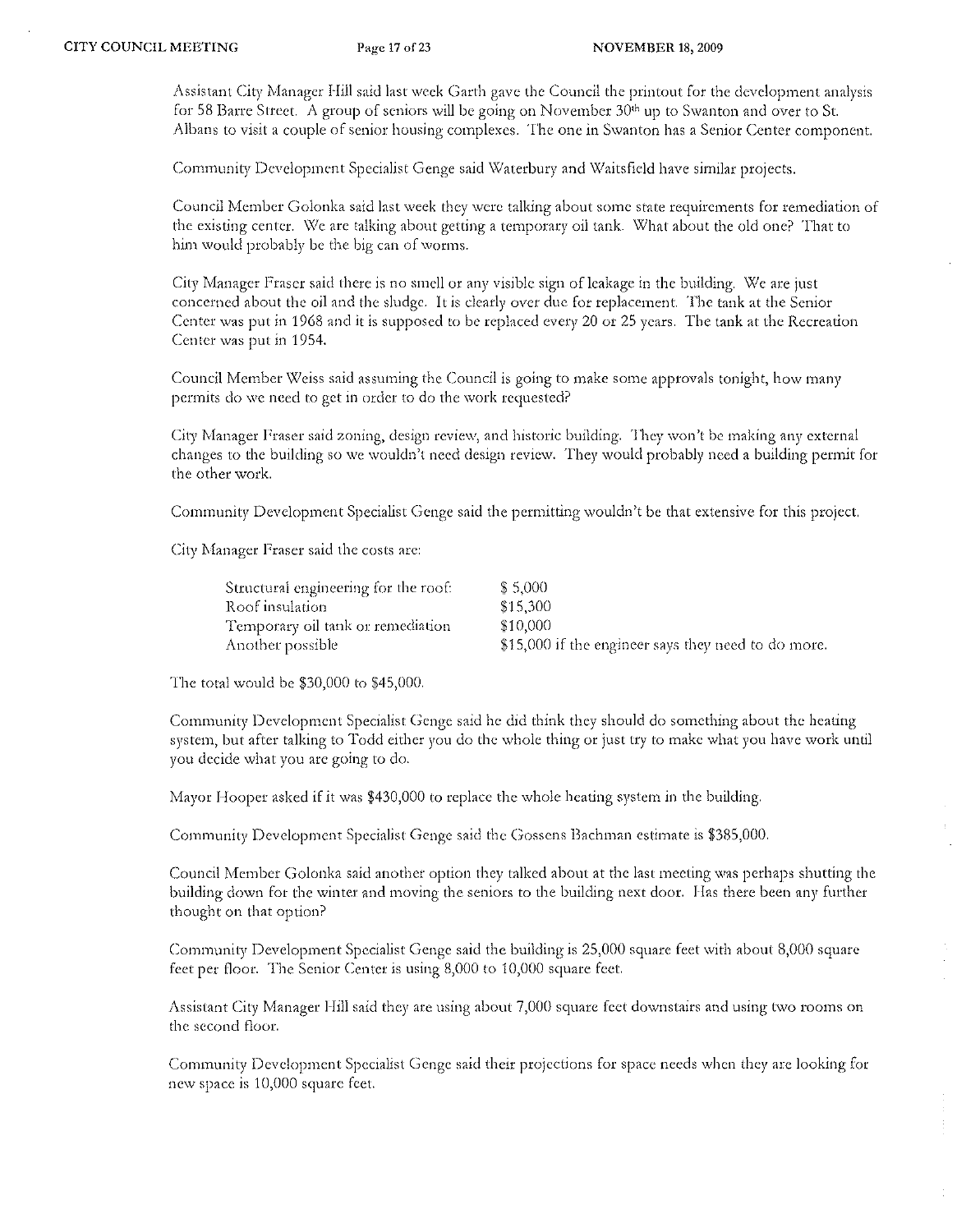Mayor Hooper said if they shut down that building there would still be costs associated with maintenance.

Elizabeth Dodge, member of the Senior Center- Advisory Board) said when they arc talking about shutting down the Senior Center building which next door building arc they talking about moving into?

Assistant City Manager Hill said temporarily there is the possibility of St. Michaels.

Council Member Sherman said if the Council were to approve the \$45,000 to go ahead with the roof and insulation would it be habitable by the Senior Center as the work is being done?

Community Development Specialist Genge replied it should be. The roof insulation is fairly low irnpacl. When they do the blown insulation they will probably run a tube up the outside. If there is some structural work it will be some small carpentry group.

Assistant City Manager Hill said the Senior Center does shut down the week between Christmas and New Year's. They have their hardwood floor refinished every year, but she delayed that in May as a cost. containment issue. They feel it really needs to be done so they are planning on doing that during that time as well.

Community Development Specialist Genge said the fuel situation probably could be done.

Council Member *\X1eiss* saiel the Senior Center has some endowment funds. Can any of the funds be used for projects like this?

Mayor Hooper said especially if they could be replenished with the savings.

Assistant City Manager Hill said the Senior Citizens Center pays rent to the city and they are a tenant. That is her concern about the endowment. She doesn't know how the endowment was set up. This work is for the good of the whole building and not just the Senior Citizens Center so there might be some concern about using the endowment money unless we made an arrangement for it to be replaced.

Mayor Hooper said they could float us a loan from the endowment in exchange for rent which would all be reimbursed out of the cost savings. Garth seems pretty confident that if we do some insulation work \ve can save some moncy.

Community Development Specialist Genge said the savings in fixing the roof would be fairly substantial right away.

Assistant City Manager Hill asked if they could repair the fuel tanks regardless of what happens with the roof. Could we get the approval for that?

Council Member Golonka moved they do the insulation and replace the fuel tank for a cost not to exceed \$45,300. Council Member Hooper seconded the motion.

Mayor Hooper said these are rough numbers and they arc giving him a ballpark.

City Manager Fraser said hopefully they won't need the structural report.

Community Development Specialist Genge said the first steps would be dealing with the oil situation and the fuel tanks. They would get prices and if it seerns to be way out of the \$10,000 they would come back. He doesn't know what the structural engineer's timeline is and how busy they are. He needs to see what the city's procurement policy is. It changes the snow load on the roof so the structural value of the frarning has to be looked at. Again, the \$5)000 was their quote for evaluating both buildings and both roofs. He would recommend having them go through the full scope of both buildings and give us the recommendations.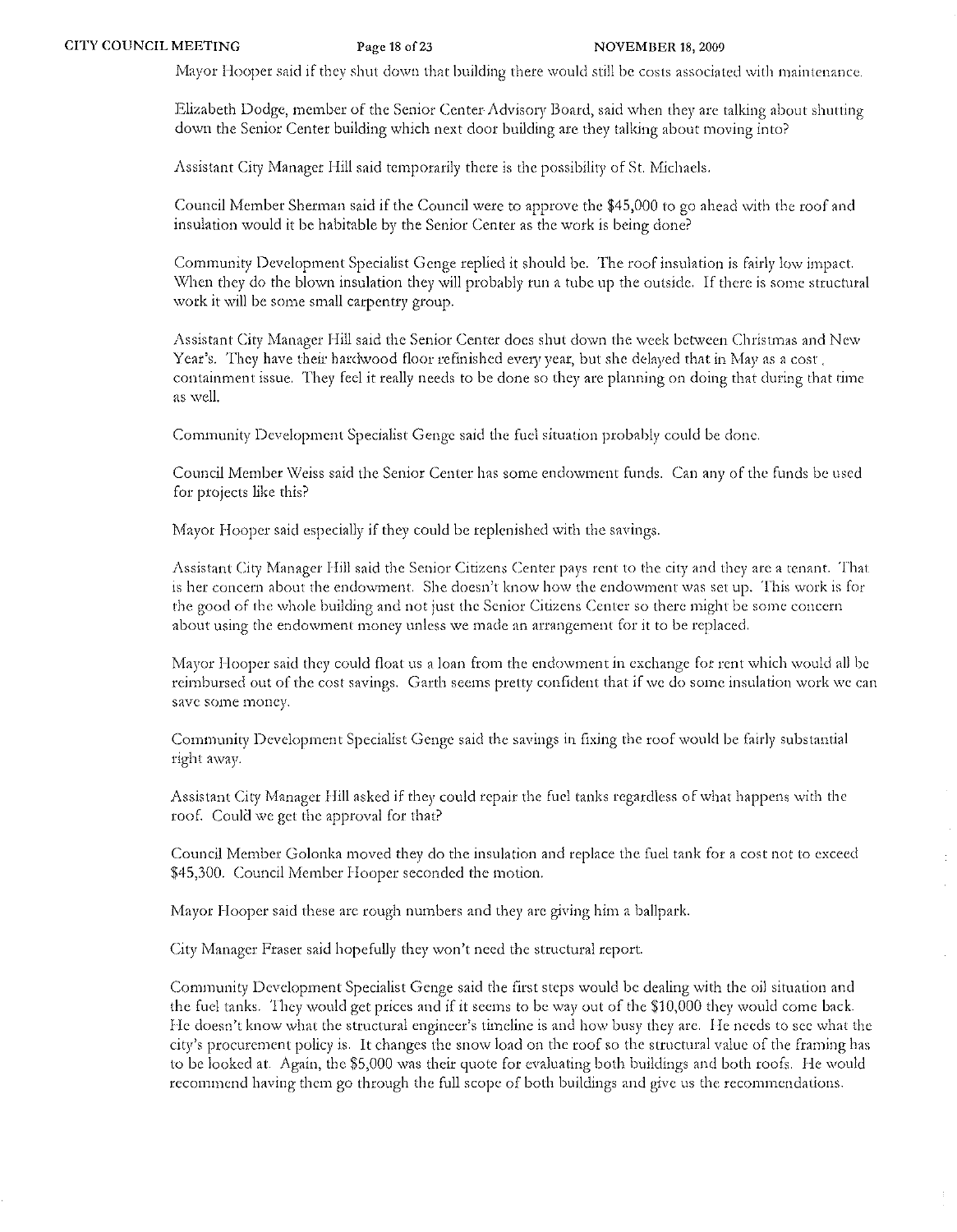Assistant City Manager Hill said she didn't know how much Todd Law updated the Council on the work that the Building Inspector had requested be done. That includes fire door latches and moving some of the alarm lights on to a temporary outlet. She said she didn't want additional tenants while the issues still needed to be addressed.

Mayor Hooper called for a vote on the motion. The vote was 6-0, motion carried unanimously.

Assistant City Manager Hill said she regrets to tell them that the cook who was a favorite of all of the seniors is resigning to take a full time position with McDonald's with paid benefits. They arc looking at some options. The Senior Center was having meals three days a week on Tuesdays, Wednesdays, and Thursdays. Wednesdays were minimally attended and Thursdays aren't much better at this point. They eliminated Wednesdays. They are looking at other opportunities as to how to handle this situation. While Hunger Mountain Coop was remodeling they actually used the Senior Center kitchen a year ago and the seniors liked them. They came in recently to do the volunteer dinner. They will be looking at the Coop and NECI for a number of ways to do this. There is a lunch every day of the week at one of the local churches and many of the seniors are attending those.

Community Development Specialist Genge said on the grant applications the pre-application is due December 8th . He will try to put some information together for the Council after talking to Vermont College and also what the application would look like for just 58 Barre Street. Efficiency Vermont will be able to give some subsidy and support for electrical upgrades so that would also be a comparable match for funds. He hopes to get the insulation covered in the grant. The electrical upgrades and what the match would be needs to be wotked out.

Mayor Hooper said there are a lot of commercial properties in this town, particularly rental housing properties, and she doesn't know if they would be eligible as participants in the grant. In terms of the social benefit and the economic needs within the community if it were possible to create a pot of money that we could usc to encourage energy upgrades that would be a great outcome for the community.

Assistant City Manager Hill asked if community development funds could be used for commercial groups?

Community Development Specialist Genge said there arc a couple of unrestricted funds and the most of the capital is in the testricted funds that scrve lowet income levels. I-Ie thinks this would have to be at least a one to one match to be competitive. He bclieves other cities are going to be doing two to one matches because even getting a third of the cost picked up is still pretty big.

Mayor Hooper said as an underlying policy question does the Council wish to just help one entity, V ermont College of Fine Arts and they write the grant themselves, or do we wish to create a pot of money that would be available to other people which would be a workload on the city staff.

Community Development Specialist Genge added that it says specifically it can't be a revolving loan fund. It has to be almost fully targeted towards the sub-grantee.

Council Member Golonka proposed that the Council not talk about the Vermont College of Fine Arts grant proposal at this point because it wasn't warned and he has no information on it.

Council Member Hooper added he suspects that other municipalities are in the same shape that Montpelier is and aren't going to be putting forward three to one matches right now.

Mayor Hooper suggested the Council leave this to the judgment of the city staff. The Planning Department can consult with the City Manager because we basically don't know what we are talking about.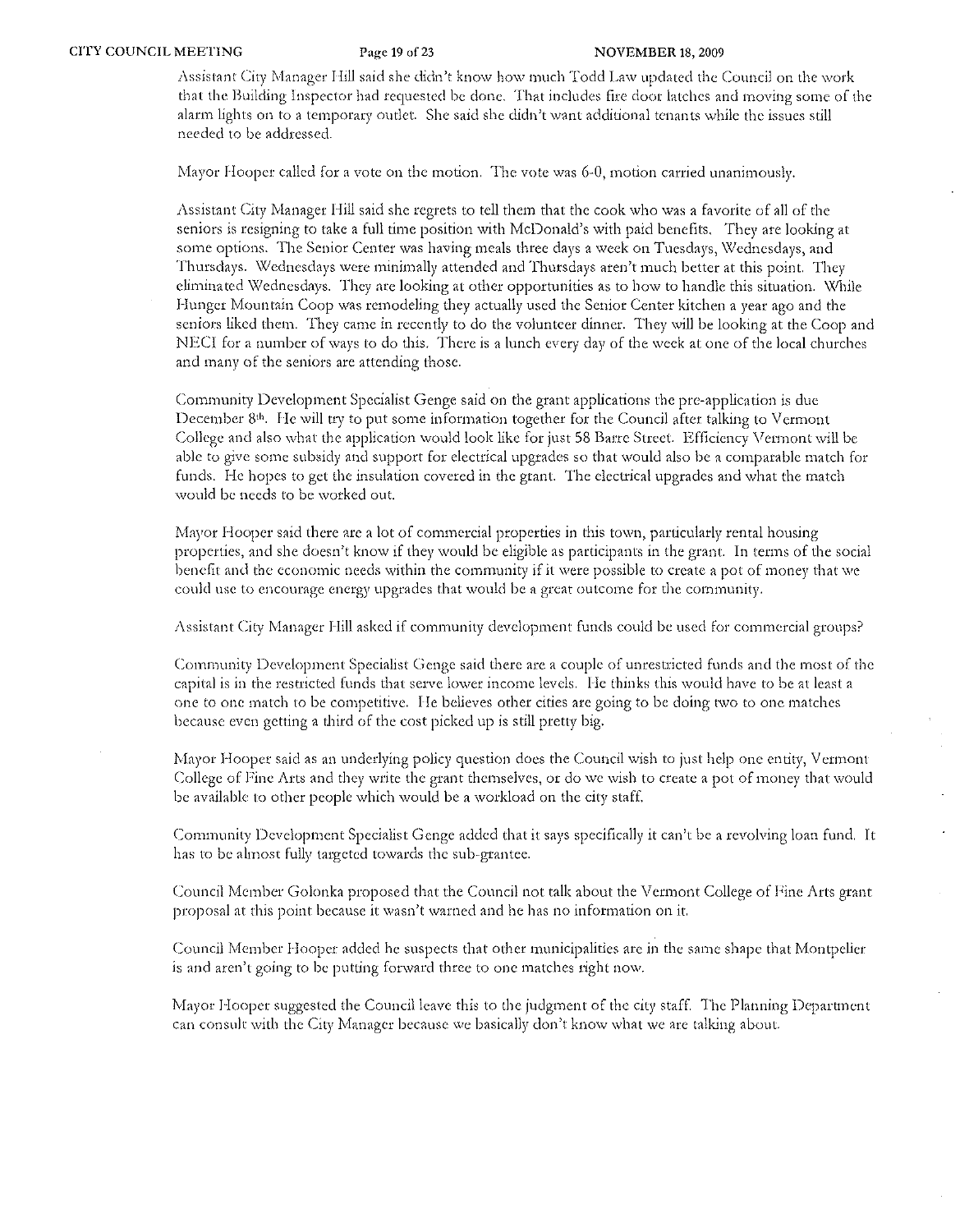09-301. Continued discussion of legal opinion concerning release of documents subject to attorney-client privilege. (This item was tabled at the City Council's November  $4<sup>th</sup>$  meeting and again on the November  $11<sup>th</sup>$  meeting, pending a response from the City's insurer related to the release of the e-mails.)

Recommendation: Review opinion, discussion; direction to staff with regard to release of documents.

Mayor Hooper said they have received a response to their inquiry from their insurer with the Vermont League of Cities and Towns. It essentially says that if they arc going to cover this claim they object to the release and if they aren't going to cover the claim they don't care.

Council Member Jarvis said her interpretation was that if they aren't going to cover it the release could still potentially interfere with the city's ability to recover. There is no green light here.

Council Member Hooper said they have released the dates and the parties of the documents. They have been mentioned in open sessions.

City Manager Fraser said their document disclosure described which documents arc not released and why. That put us in a difficult position with regard to the documents. He talked with Steve Jeffrey today and then was visited by the head of Group Services and the head of the Department Casualty Fund to talk about the status of the city's claim. F'inance Director Gallup and he had a iong talk with him this afternoon. He was convinced after that discussion that they are working pretty diligently. He let them know the urgency with which the Council viewed this and they understand that. They said they are looking at mid December before they would have a determination. \X/hat he had failed to appreciate is they are members of a national pool so if a claim of this size is going to be paid most of that money is going to come from a national insurance fund so they need to be able to show that fund how we would qualify and exactly what terms of coverage and what the legal basis so they don't become challenged and have their fund denied or be dropped out of that pool. They anticipate that if the city isn't covered that it is possible that the city might bring action against them. They need to put themselves in a position where they can answer the questions and justify what is happening. They were very professional. The impression he received is they arc trying to figure out how they can honor the claim and still muster with their group. One of the points he made to them was that the city is part of a municipal trust and pool and we don't expect to be treated like a private insurance company might find ways to deny. They arc certainly seeking a positive outcome for the city) but he hadn't thought about them getting the money from other sources so they are going to have to show the legal basis fOf the claim. They arc researching cases, practices and other municipal claims. They said this is their highest priority claim. Right now they certainly recognize the visibility and they hope to give us an answer in mid December and will communicate with us if there is any change.

Mayor Hooper said this has been an issue of intense interest. She wants to make it clear that the city has received a letter November 17, 2009 from the Vermont League of Cities and Towns that reads:

*The answer to your question depends on the perspective (?) that if the claim were to be covered the VLCT/PACII<sup>7</sup> would object to the release of the documents. Allowing the release of the documents could potentially interfere with litigation strategy* and recovery efforts made on your behalf. Or, in the other instance if the claim is not covered the release of such documents could *still potentially interfere with the city's ability to recover. In this case, the group would encourage you to follow your counsel's* advice on the best way to handle the documents.

I t is a pretty strong statement in terms of the proposal to release. As Council Member Hooper pointed out, we have clearly stated what the documents are, what the dates are and our reasons for not being able to disclose them. She would suggest that whatever motion we have on this, since we have some sort of finality to this, is that we make the commitment that when it is appropriate that of course these will be released. She would like to have a motion on this.

Council Member Hooper moved to table this issue until the status of these documents is further resolved.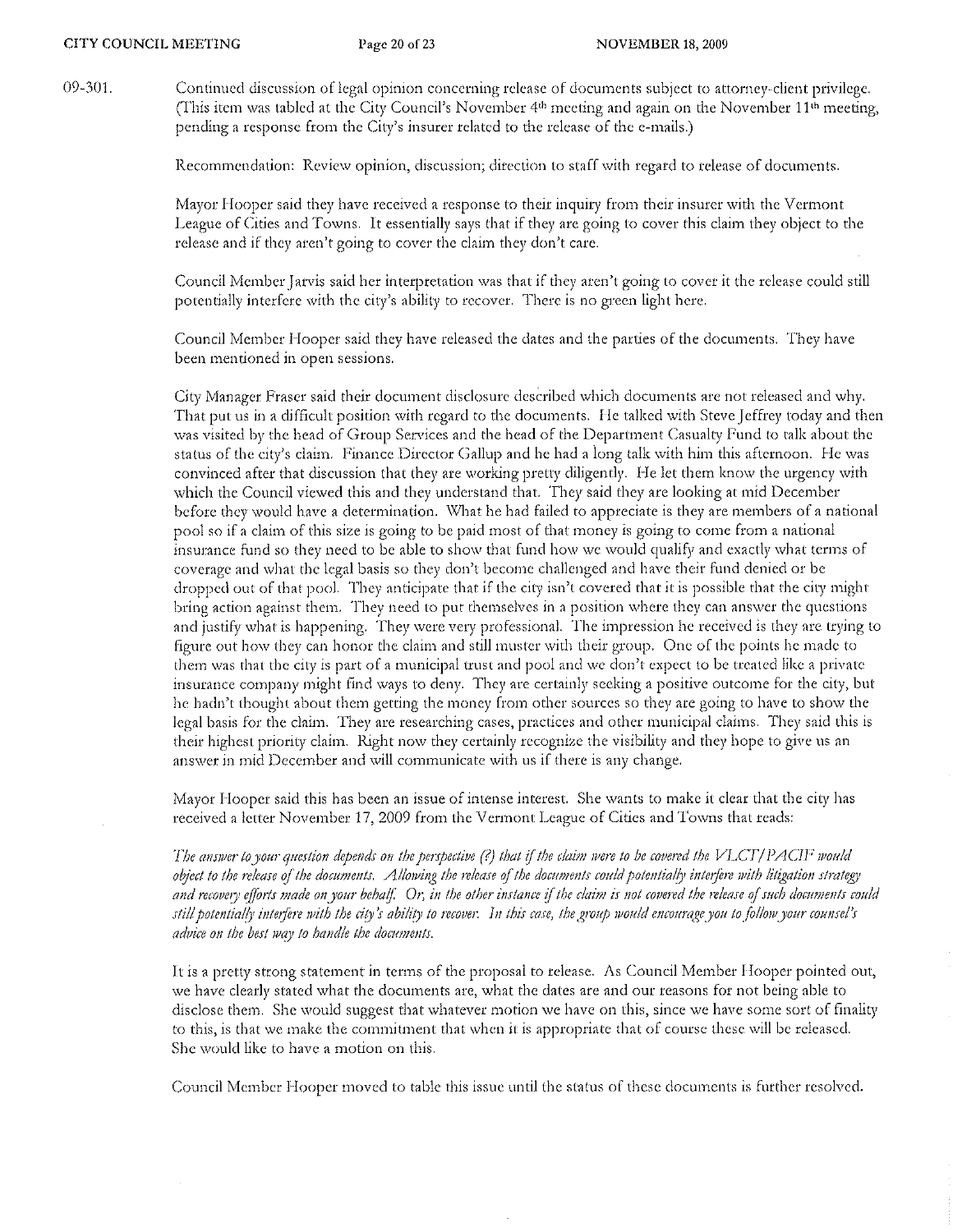Mayor Hooper asked if they wanted to table them or not release them.

Council Member Weiss said if they looked at the agenda this has been tabled twice. If you really want to discuss it and do something we need to take it off the table fitst.

Council Member Jarvis said Mayor Hooper wants a motion to affirmatively withhold the documents until the claim is resolved.

Mayor Hooper said first they need to take it off the table.

Motion was made by Council Member Sherman, seconded by Council Member Golonka to take the agenda item off the table. The vote was 1-5 with Council Member Sherman voting in the affirmative. The vote to take the item off the table failed.

09-302. Other business related to Scott Construction.

> Council Member Golonka said one issue he has is they set aside Council meetings to discuss the Scott Construction issue. Since the Council has set up a committee to investigate the Scott Construction issue he doesn't think the Council should be having other meetings with regards to what they are doing. He would suggest they not have those meetings.

> Mayor Hooper said we have asked a group to do some work. They should do the work and report back to us.

Council Member Golonka replied that in the interim the Council shouldn't talk about it.

09-303. Review and discussion of the National Citizen Survey ... if the final version has been received.

There were 558 replies from the 1,200 surveys sent out (46.5%) which far exceeds the 30% expected norm.

City Manager Bill Fraser is hoping to have a final report for review and discussion this evening; if not, he will review, with Council Members, these results.

Recommendation: Review and discuss the Survey results; possible direction to staff.

City Manager Fraser said they do not have the final version but they expect to have it by the end of the week. He thinks it would be important to have a public presentation of the results. There is a summary of it and we arc going to talk about it in advance of the budget because there arc certainly issues that will relate to the budget. They had originally planned to have a December 2<sup>nd</sup> meeting which was going to be the budget presentation meeting. December  $9th$  now is going to become the overview of the budget; December  $16th$ will be budget discussions and a Saturday meeting on the budget. Perhaps Wednesday night on Decernber 2nd at a 4:00 or 4:30 P,M. time we could do a public presentation of the survey right after Thanksgiving where it would be open to the public and the press. He believes by the time they do a presentation, answer questions and have a discussion it shouldn't take more than 45 minutes to an hour.

Council Member Sheridan said he would rather meet early on December 9th.

Mayor Hooper added there are other issues out there so in addition to the budget discussion there is a compressed budget timeframe they are working with. There are issues with the Carr Lot that need to be addressed. The survey should be worked into their budget decision.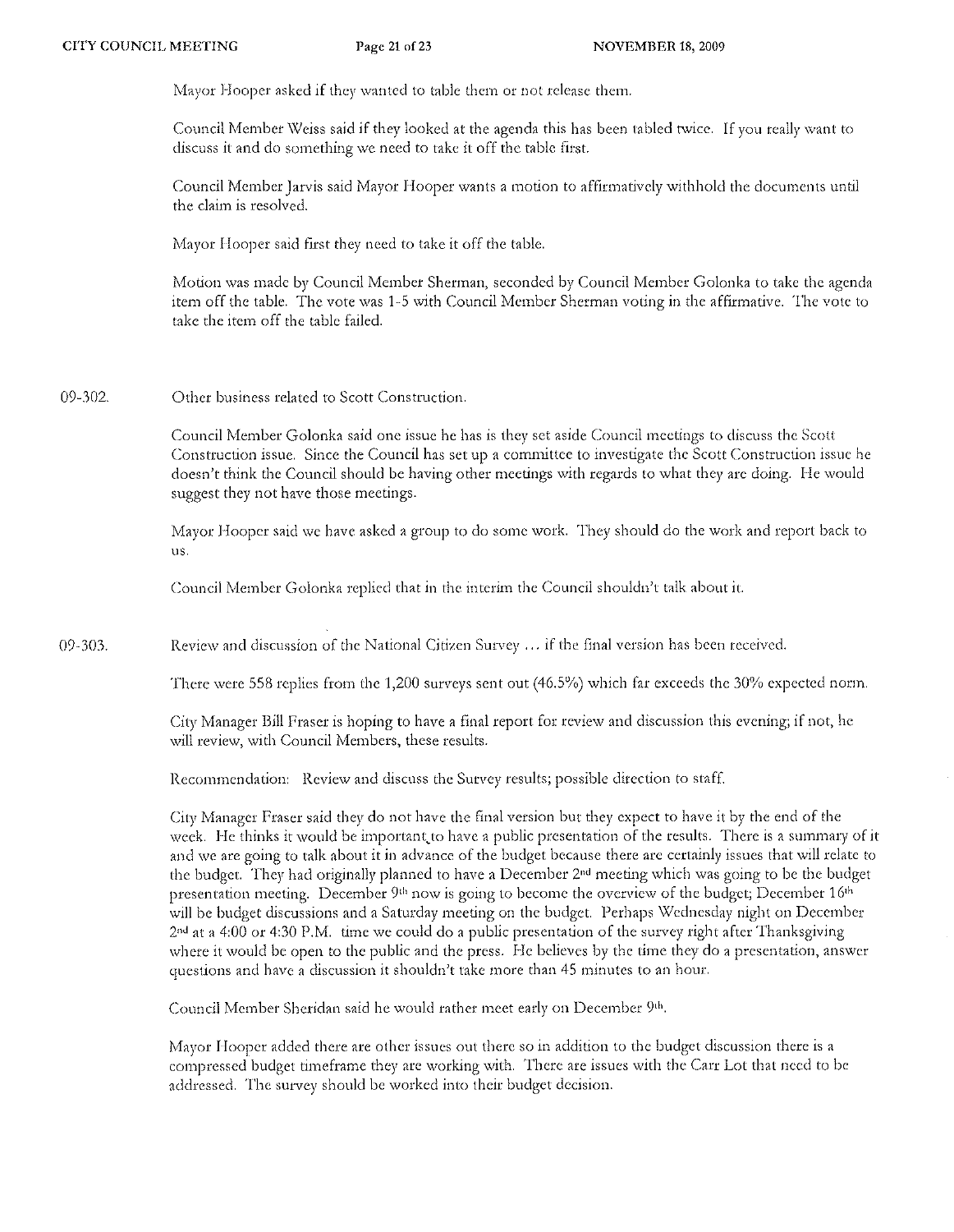City Manager Fraser said they were going to have a report in our hands and people will want to see it. They will be setting on a public document and he wanted to get it out.

Mayor Hooper said the Council needs to make some decisions on the Carr Lot.

Council Member Weiss said he doesn't know how they can discuss in a lot of detail regarding the Carr Lot until they get straightened out in terms of whether or not all of that property is in the flood plain and what it means to have it in the flood plain. Do we just want to black top it? What if we want to put a building on it? What does that mean in terms of it being in a flood plain? That is a key issue.

City Manager Fraser said for the survey they need to host a public discussion. It would have to be a Council meeting.

Mayor Hooper added they asked their citizens to invest it and this should be driving decisions we are making into the future.

Council Member Sheridan said he would rather start a meeting night an hour earlier.

Mayor Hooper said her only concern about that is there are five members. They can start an hour early on December 9th.

Council Member Sherman said Bill suggested they make it a public event so why not have a reception and encoutagc people to attend.

Council Member Jarvis felt it was important for most of the Council to attend the first time it is presented.

### 09-304. Report by the City Council

Council Member Golonka reported they had a Library Board meeting tonight and he brought up the concerns the Council raised with regards to an inside or out type of budget, and they agreed. They agreed to having the entire amount outside of the city budget. They would like a chance to come in to a Council meeting on December 9<sup>th</sup> and discuss it. They would like some input in terms of the wording on the ballot.

Council Member *Weiss gave congratulations and complements to Montpelier Alive. They have a great* series of ads running in the local newspapers "Meet Me in Montpelier." He thanked them for doing it.

Council Member Sherman reported there are a lot of CAN meetings happening and information about emergency services which has been reduced to a single brochure. North Street has a meeting scheduled and College Hill had a meeting last night.

### 09-305. Mayor's Report:

Mayor Hooper had nothing to report this evening.

## 09-306. Report by the City Clerk-Treasurer:

City Clerk & Treasurer Hoyt had nothing to report.